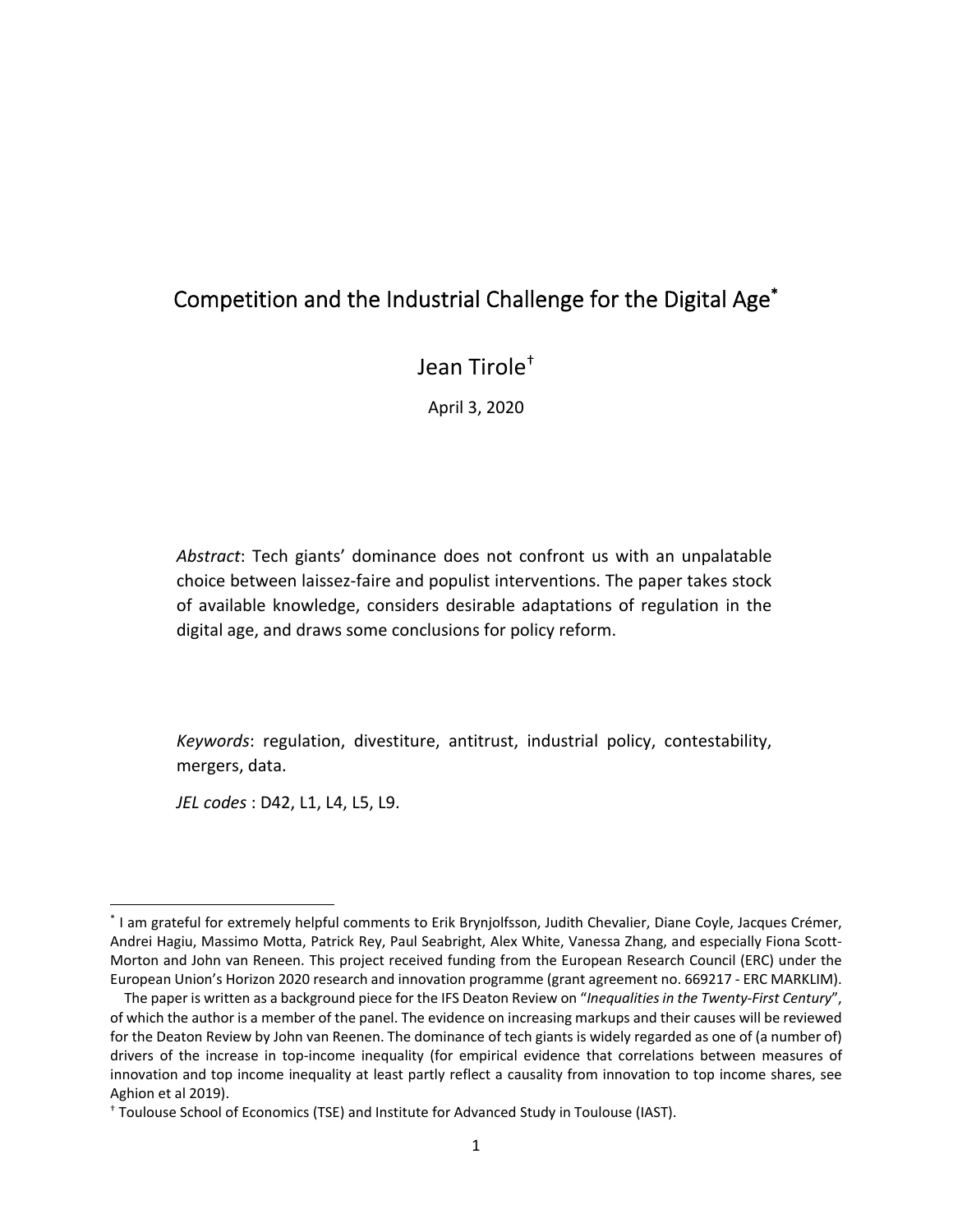#### **1. Introduction**

The initial enthusiasm for the ongoing technological revolution has recently given way to a global "techlash". Many academics<sup>1</sup> and policymakers call for taming the large tech platforms, regulating them as public utilities, breaking them up, using a tougher antitrust enforcement, or engaging in industrial‐policy programs in big data and AI. This paper investigates the merits of the various arguments<sup>2</sup>.

Economists' standard view on what has been happening is that numerous industries are now subject to substantial economies of scale or scope, a winner-take-all scenario, and widespread market power. Incumbents enjoy direct network externalities (our concurrent joining of Facebook or Twitter allows us to interact through these platforms) or indirect ones similar to those associated with urban amenities (I benefit from your using a search engine, an app such as Waze, or a delivery service because that improves their quality). Competition in the market may also be limited by the existence of large fixed costs. For example, designing a first-rate algorithm, webcrawling and indexing (all of which are necessary for a search engine to be effective, especially if it aims at satisfactorily responding to uncommon queries) is onerous; accordingly, there are really only two players in the English-language segment: Google and Bing<sup>3</sup>, with Google overly dominant.

Limited competition stemming from network externalities and fixed costs generates large markups for winners and a concomitant willingness to lose money for a long time to buy some prospect of a future monopoly position. Firms accordingly need deep pockets, as is observed directly (Amazon lost money for a long stretch of time and Uber has engaged in expensive recruiting of drivers through bonuses) and suggested indirectly (firms that have never turned any profit reach phenomenal market caps).

Monopolies always raise concerns about high prices, low innovation, and- if the monopoly position may be challenged‐ the possibility of abuses of dominant position against potential rivals. Tech giants are no exception.

The possibility of consumer harm through high prices is sometimes questioned by platforms on the ground that many services are available for free to consumers. This argument however ignores levies on the other side of the market. Advertisers pay hefty fees for advertising on the platforms; these fees raise their cost of doing business, with potential indirect harm to consumers. Similarly, the fees paid by the merchants, so their goods and services be listed and

<sup>&</sup>lt;sup>1</sup> See for instance books by Thomas Philippon's (2019) or Eric Posner and Glen Weyl's (2018), admittedly with a scope much broader than just tech, and the reports cited in the next footnote.

<sup>&</sup>lt;sup>2</sup> There have been several excellent academically oriented recent reports on the evolution of regulation of the digital economy. Particularly prominent ones include the European Commission's report (Cremer et al 2019) for Europe, the Furman report (Coyle et al 2019) and the subsequent CMA interim report for the UK, and the Stigler report (Scott Morton et al 2019) for the US. These reports, despite some differences, exhibit a fair amount of convergence. For French language readers, I recommend Combes et al (2019).

<sup>&</sup>lt;sup>3</sup> Other players may use either under a syndication arrangement. See CMA (2019, pp 75-77) for more details.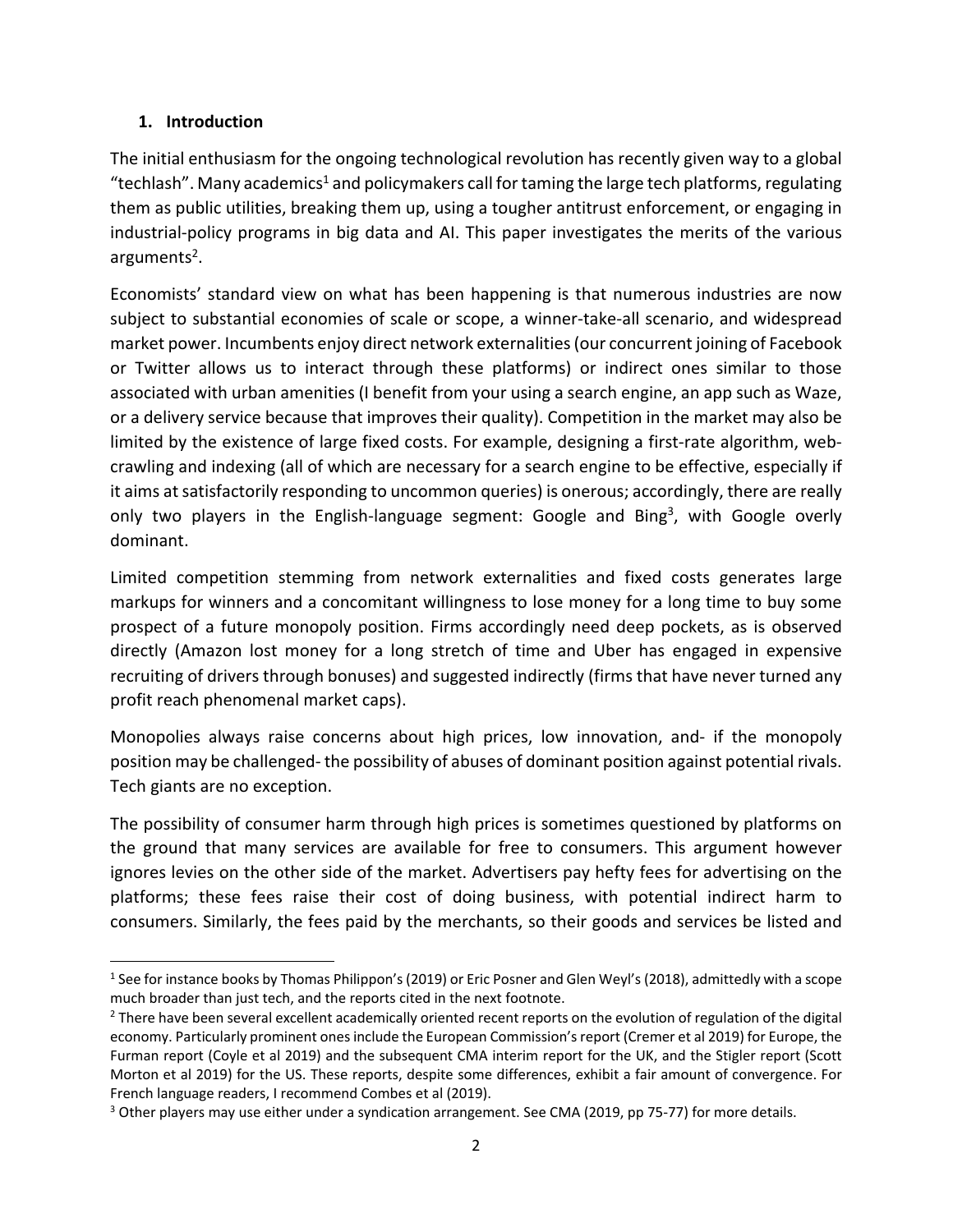recommended by the platforms, increase consumer prices. The "no‐consumer‐harm" argument also ignores the theoretical possibility that a zero price may still be too high, as data are extremely valuable to platforms for purposes unrelated to the activity that generated the data collection in the first place (that is, the flow of payments might be toward consumers: See Section 3 for a discussion).

Yet high profits might be the cost to pay for the very existence of the very valuable services. In some way, the consumer must pay for the industry's investment costs. So, a better posed question is "Are platform profits in line with investment costs, or do platforms enjoy "supranormal profits" or "ex‐ante rents"?"

Whether the high profits made by Google, Facebook and other dominant platforms really constitute supranormal profits is debated; identifying supranormal returns requires data not only on profits currently made by a dominant firm, but also on the losses it incurred during the shakeout period leading to monopolization, and on the probability of emerging as the winner of the contest; needless to say, we have little data on the latter two variables.

Excessive prices are not the only issue with monopolies. As was recognized long ago, a monopoly's management enjoys an "easy life" and may not keep its costs under control, as it is not spurred by competition. Monopolies also may fail to innovate, as they are loath to cannibalize their own products. They may even fail to adopt minor innovations. A case in point is provided by the taxi monopolies across the world. The very useful "innovations" introduced by ride‐hailing companies such as Uber, Didi, or Lyft (geolocation, traceability, preregistered credit card, electronic receipt, mutual rating…) were neither new nor rocket science. Yet, they had not been taken on board by traditional taxi monopolies, resulting in suboptimal service. Interestingly, in some cities the very same taxi monopolists reacted to Uber's entry with introducing apps, accepting credit cards or offering a fixed price from the airport to the city center. The virtues of competition in action…

Note, finally, that even if there were no supranormal profits, this would not mean that there is no scope for policy intervention. Firms might be playing dirty tricks in the marketplace, spend money on killer acquisitions or hire battalions of lobbyists and lawyers to acquire or preserve their dominant position. Contestability does not rule out social waste.

This paper considers desirable adaptations of regulation to the digital age. It is organized as follows: Section 2 analyses the merits of alternative institutions and policies to regulate the tech sector. Section 3 discusses data-related issues. Section 4 comments on the resurgence of industrial policy and on trade‐related issues. Finally, Section 5 focuses on institutional innovation and Section 6 concludes.<sup>4</sup>

<sup>&</sup>lt;sup>4</sup> The techlash admittedly has broader origins than the focus of these notes; citizens are also concerned about the future of work in the AI and robotics era, about tax optimization by global platforms, about threats to their privacy or about the political power of large platforms. Conversely, some of the issues considered in these notes are broader than tech. Among the many omissions and limitations: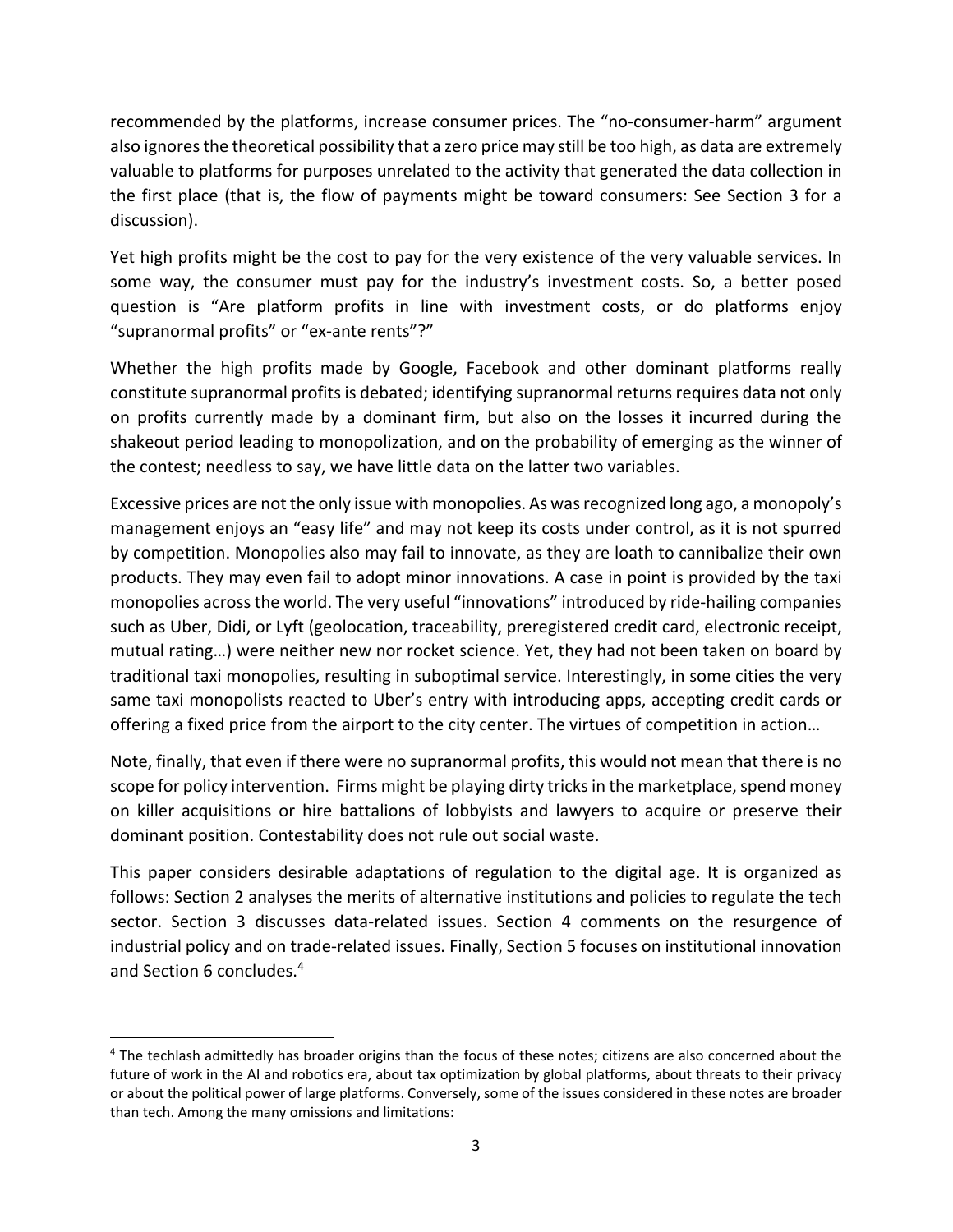#### **2. Market power and regulation in the digital age**

#### **2.1 Merits of the various approaches**

#### *(a) Does old‐style regulation apply to tech companies?*

Shortly after the enactment of Sections 1 and 2 of the Sherman Act in the US in 1890, which created modern antitrust enforcement, the US also laid the groundwork for the regulation of public utilities (private companies in a monopoly position serving network industries such as telecoms, electricity or railroads). Regulatory agencies were set up to collect cost and revenue information about these natural monopolies and to guarantee a fair rate of return on their realized investment cost (technically, their "rate base").

The regulatory apparatus was completed, already in the early 20<sup>th</sup> century, by a judicial review of the regulatory process and decisions; the review was meant to protect private investors in those utilities from an expropriation of their investment through low regulated prices, or conversely to protect consumers from regulatory capture and abusive tariffs (and later on from a lack of competition in non‐natural‐monopoly segments. Indeed, the AT&T 1984 divestiture, which aimed at facilitating competition in potentially‐competitive services such as long‐distance and international calls, was initiated by the US Department of Justice rather than by the regulatory authority, the FCC, and the application of the consent decree between AT&T and the FCC was supervised by Judge Harold Greene.

In the late  $20<sup>th</sup>$  century emerged a growing discontent about the poor quality and high cost of public services run by (public or private) incumbent monopolies regulated by the government. Cost-of-service regulation often gave way to "incentive regulation" (price caps, fixed price contracts, and more generally performance‐based‐regulation), which attempts to make firms more accountable for their performance and thereby give them incentives for cost reduction.<sup>5</sup>

<sup>●</sup> The treatment will be Western-economies centric. It should nonetheless be borne in mind that nine out of the top twenty tech companies are Chinese. While China has different institutions (a strong industrial policy, ownership through Variable Interest Entities, political connections of State Owned Enterprises which may avail themselves of ministerial intervention when facing an investigation or benefit from a soft budget constraint) and therefore would require a treatment of its own right, it should nonetheless be noted that many of the concerns highlighted below (such as exclusivity requirements, own-brand favoritism, data as a barrier to entry, preemptive mergers) are also pregnant in China.

I omit the issue of privacy, and content myself with noting its occasional tensions with competition policy.

I also ignore the issue of the political influence of platforms (not just in the form of conscious or unknown sharing of data with political organizations eager to better target their propaganda); some platforms are large media groups, and politicians may be concerned by a potential change in the coverage they would receive if they pushed for more regulation. This concern is particularly strong when the platform has "unique viewers" (so it can shape opinions more easily).

<sup>&</sup>lt;sup>5</sup> In fact, there was a much broader reform, of which the introduction of mechanisms for sharing efficiency gains between customers (or taxpayers) and the operator was the first leg. The other reforms were (1) the privatization of operators in Europe; (2) the possibility for natural monopolies to rebalance their tariffs (raising prices on market segments with inelastic demand to cover network's fixed costs); (3) the opening to competition of activities that do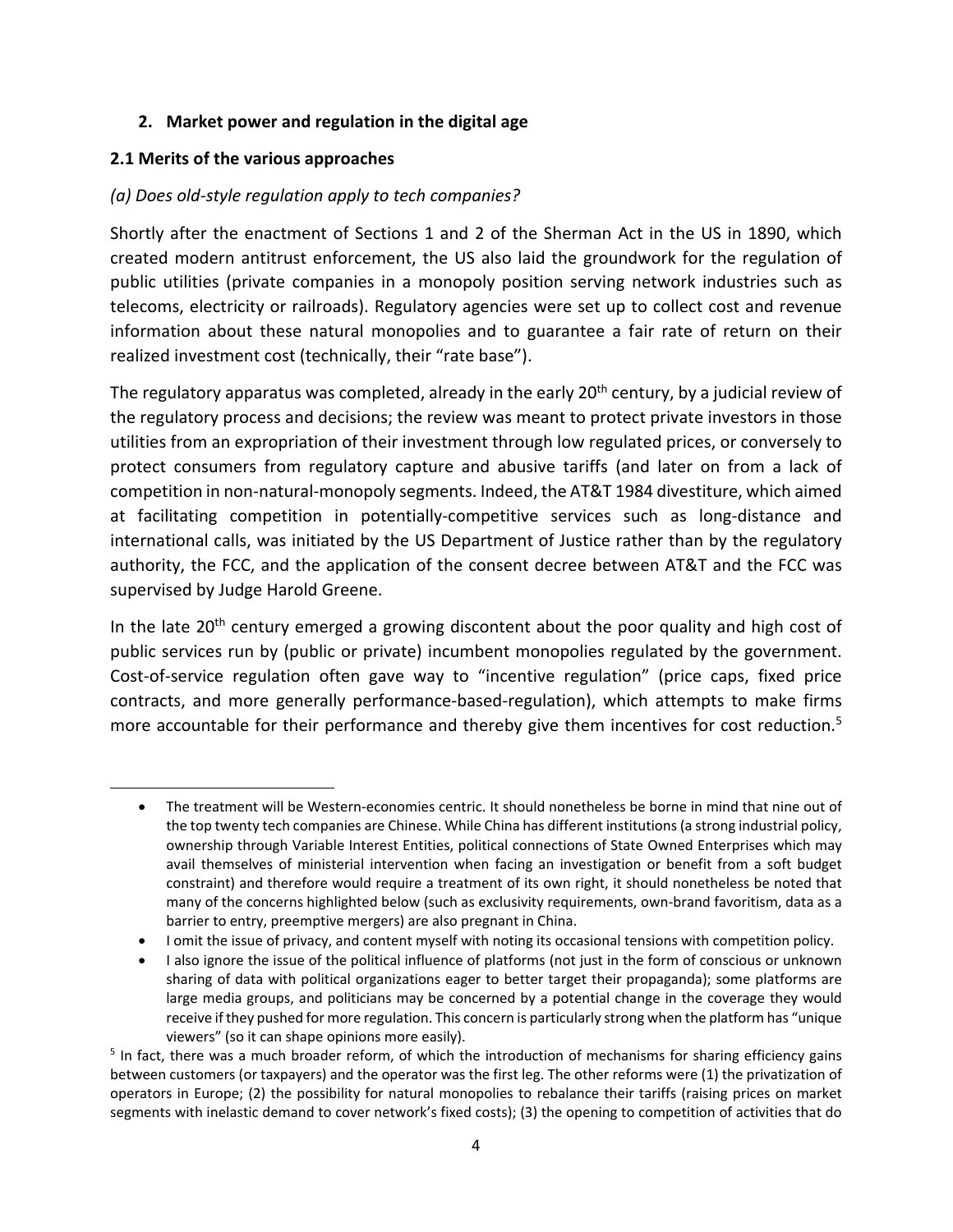Despite this substantial improvement, there is still a sense in which profits are kept roughly in line with costs, and this for at least three reasons.<sup>6</sup> The first is that profits that are completely disconnected from costs are not "time‐consistent": The public uproar triggered by "abnormal profits" makes it difficult for regulators to abide by their initial incentive scheme; and this is particularly the case if regulators are not in a position to resist politicians' demands<sup>7</sup>. Second, very powerful incentives tend to leave very high rents when the firm has key cost or demand information that is not available to the regulator. Third, the high profit stakes that exist under incentive regulation create serious concerns about regulatory capture.

Today's tech companies exhibit natural-monopoly characteristics like those of the network industries of the  $20<sup>th</sup>$  century. Hence the occasional suggestion to apply public utility regulation to the tech sector. Yet, cost-of-service and incentive regulations are hard to apply to the tech sector for two reasons. First, firms are not followed by the regulator over their lifecycle, making it difficult to measure their "investment cost" (the analog of the rate base for public utilities) and therefore to grant them a "reasonable rate of return", which incidentally would require also to factor in an (unobserved) probability of success.<sup>8</sup>

Second, and a novelty relative to traditional network industries,  $9$  tech giants are global firms, operating with inputs that are shared across countries (intellectual property, data, servers, supply chain, logistics). The absence of a supranational regulator raises the question of who oversees the granting of a proper rate of return and the allocation of contributions to this rate of return across jurisdictions; one does not know how to coordinate regulators and to prevent transfer pricing optimization.10

#### *(b) Structural policies and breakups*

An alternative approach to full-scale regulation consists in insulating a "natural monopoly" (or "bottleneck" or "essential facility") segment, as became popular in the late 20<sup>th</sup> century. This segment remains regulated and is constrained to provide a fair and non-discriminatory access to competitors in segments that do not exhibit natural‐monopoly characteristics and therefore can sustain competition. This was the rationale for the 1984 AT&T divestiture: The "baby bells" remained in charge of the local loop, which at the time was perceived as being hard to duplicate, while competition was enabled for long-distance and international calls. Similarly, in power

not have natural monopoly characteristics (by granting licenses to new entrants and regulating the conditions of their access to the incumbent operator's essential infrastructures); (4) the independence of regulatory authorities. 6 Developed in Laffont‐ Tirole (1993).

<sup>&</sup>lt;sup>7</sup> Interestingly, high prices seem to be politically better tolerated if a) the industry is not run by a regulated monopolist, and relatedly b) if people believe that the firms "deserve" their rewards. In the pharmaceutical industry, high prices, while always unpopular, seem to be less contentious for new drugs than for off-patent ones, which seems consistent with this conjecture. But we know little about the formation of public opinion's beliefs in the matter. 8 The same issue arises for innovative drugs.

<sup>&</sup>lt;sup>9</sup> Developing countries offer exceptions to this rule, as public utilities there may be subsidiaries of foreign suppliers.

<sup>&</sup>lt;sup>10</sup> As is familiar from tax optimization, accounting tricks are bound to exploit differences in regulatory treatments across jurisdictions.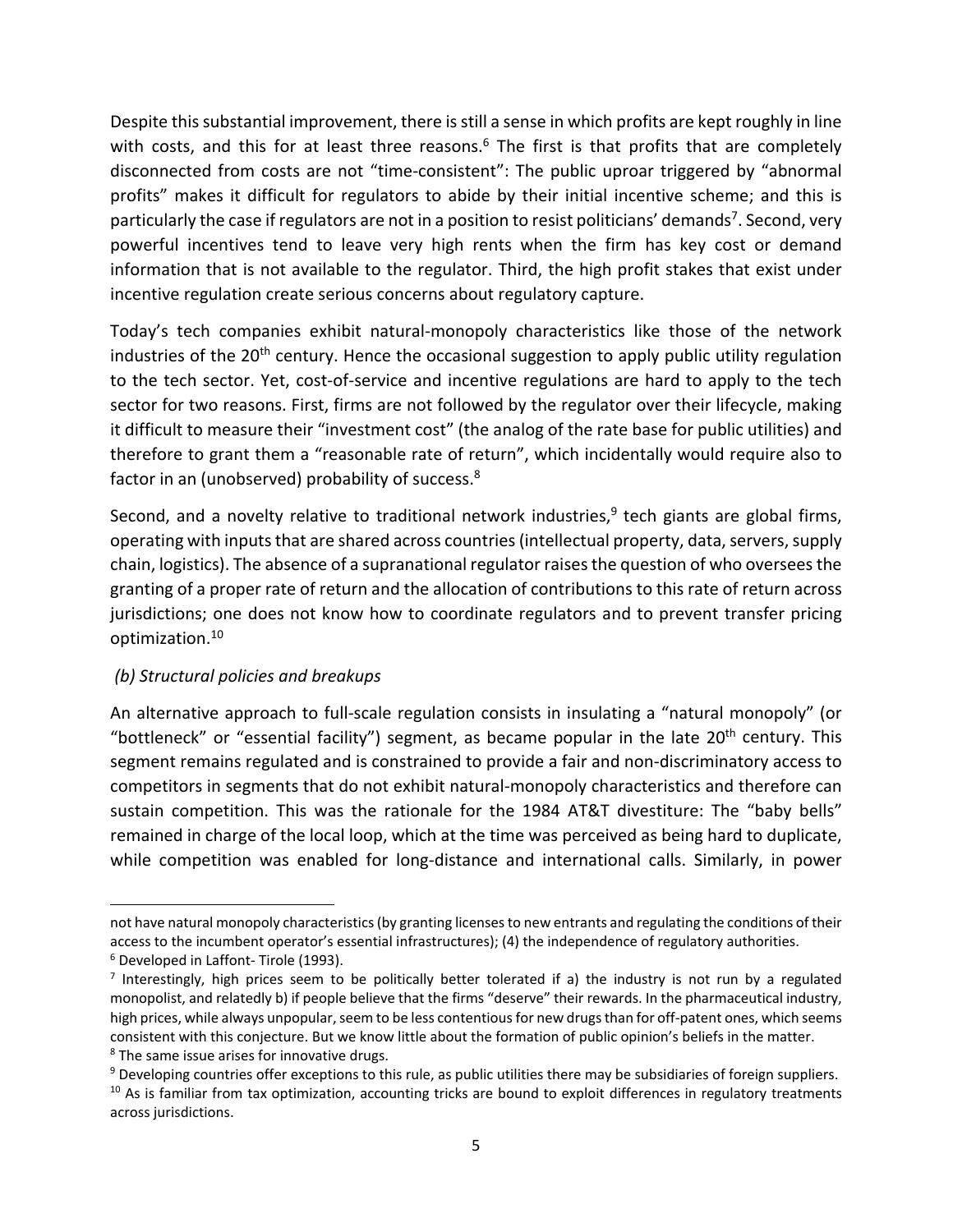markets, the high‐voltage grid is a natural monopoly, while competition in generation developed in many countries. In the rail industry, the tracks and stations are obvious essential facilities, while operating companies can compete for passengers and freight.

This is an intellectually appealing approach. The devil is in the detail, though.

In the tech industry, the first challenge is to identify a stable essential facility. It must be stable because divestitures take a while to perform, and the cost of implementing them would not be worth its while if the location of the essential facility kept migrating. This condition may not be met, though. While the technology and market segments of electricity, railroads and (up to the 1980s) telecoms had not changed much since the early  $20<sup>th</sup>$  century, digital markets are fastmoving. This makes it difficult for regulators to identify, collect data on, and regulate essential facilities, if the corresponding technologies and demands keep morphing.

The second challenge is that one wants to break up the incumbent without destroying the benefits of network externalities. For example, breaking a social network into two or three social networks might not raise consumer welfare. Either consumers will be split into separate communities, preventing them from reaping the benefits of network externalities; or separated from their friends, they will re-join on one of the broken-up sites, creating the monopoly again. Relatedly, if the essential facility is data, and data are much more powerful when different data sets obtained as a byproduct from multiple activities are combined, a breakup might deteriorate performance.

Finally, dominant firms may strategically intertwine different services to make it difficult for authorities to "unscramble the eggs";<sup>11</sup> in this respect, it may well be easier to prevent a merger than to undo it (we will return to this later).

These obstacles need not be daunting, but the bottom line is that only a detailed plan, with a clear description of the associated costs and a comparison with alternative ways of reducing market power, will do.

## *(c) Competition policy*

Absent clear plans for regulation and breakups, competition policy (abuses of dominant position, cartelization, including merger review) and consumer protection (including data privacy) may remain the main games in town, although perhaps not in their current form (as we discuss next when we cover light-touch regulation). That however does not mean that competition policy is costless either. For one thing, it is slow. A fine on an incumbent for anticompetitive behavior may serve as a deterrent for future such behavior, but it does not really help the entrant that went belly up in between.

 $11$  For example, Mark Zuckerberg, Facebook's chief executive, announced in January 2019 that he plans to integrate the social network's messaging services — WhatsApp, Instagram and Facebook Messenger —, unifying their technical infrastructure.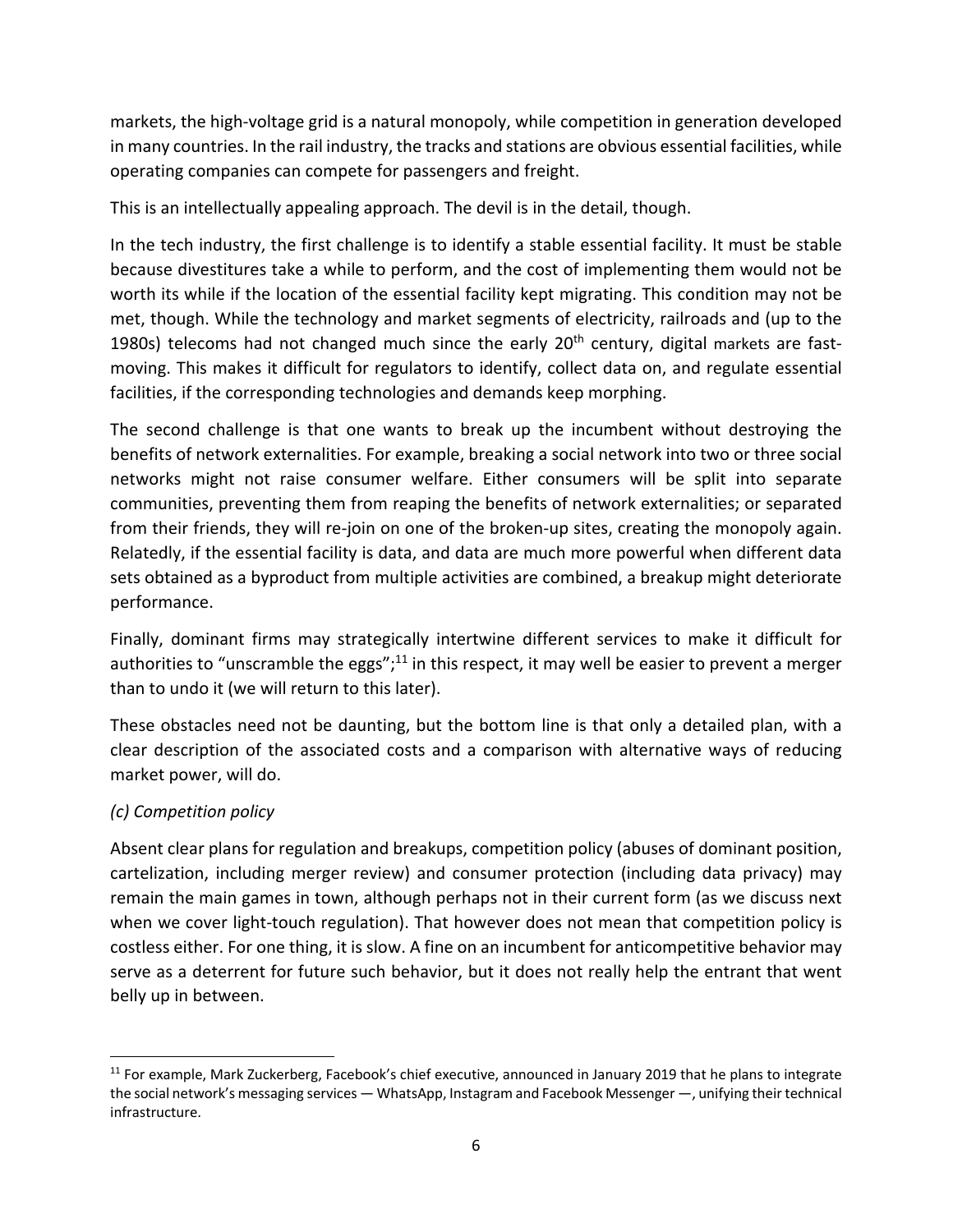Competition policy is mostly backward looking;<sup>12</sup> as such, it may expose incumbents to legal uncertainty, unless the issue has arisen sufficiently often that a clear doctrine has emerged. Put differently, dominant firms may not be able to avail themselves of clear guidelines on what they can and cannot do. While competition policy will always embody a retrospective component, this raises the question of a more prospective approach based on a code of competitive conduct, indeed one that is adapted to the speed of digital markets. Competition policy in the digital age must achieve speedy and decisive resolution and must be agile to react to new environments and benefit from learning‐by‐doing. We will return to these points in Section 5.

## *(d) Competition policy crossed with regulation, or "light‐touch regulation"*

Several reports call for the creation of a specialized regulatory agency, a "Digital Market Unit" (Furman report for the UK) or a "Digital Authority" (Stigler report for the US). This specialized authority will focus on the digital economy and oversee only the large incumbents; according to the Furman report, perhaps a dozen of companies would be given "strategic market status (SMS)" and thereby be designated as falling under its authority. The agency will be a mix between a competition authority and a regulator.

Like classic antitrust, the Digital Markets Unit will shun the exercise of setting a rate base and determining a fair rate of return; as we discussed, this is almost infeasible in a free‐entry world and with global firms. It will also refrain from setting prices, even in the flexible form of a price cap.

From the regulatory paradigm, it will borrow its "sectoral"<sup>13</sup> focus. It accordingly will have a more forward-looking approach than current competition authorities in several ways. And, like a regulator, it will collect data about dominant firms and build up industry‐specific knowledge on how the sector works. Large firms will have to pre-notify their acquisitions. In addition, the digital market unit will define a code of conduct;<sup>14</sup> in this setting of rules for digital platforms, the digital market unit will be similar in spirit to EU Regulation on platform-to-business relations ("P2B regulation", which entered into force in July 2019. The P2B regulation instituted a transparency requirement meant to limit platforms' self‐preferencing in favor of their private label brands, and to thereby promote competition among merchants).

Enunciating a code of conduct and collecting industry information however will not be effective unless the Digital Markets Unit is endowed with enforcement power. The CMA interim report suggests a few directions for such a reform: The authority would have the "ability to suspend decisions of SMS firms pending the result of an investigation, including the imposition of interim

 $12$  An exception is merger policy, which is a reason to give it a bigger role in preventing further concentration.

 $<sup>13</sup>$  By "sectoral", I mean that large firms outside the digital sector will remain under the current regime. Of course,</sup> firms like Google or Amazon are in many industries (health, mobility, telecommunications, retail & e-commerce, advertising, search…).

 $14$  Adherence to the code of conduct will not be voluntary, though. Rather, it will resemble a law written up by the regulator, and like a law, will be stated in broad terms (such as "Non‐pro‐competitive self‐preferencing is prohibited") rather in detailed, specific ones.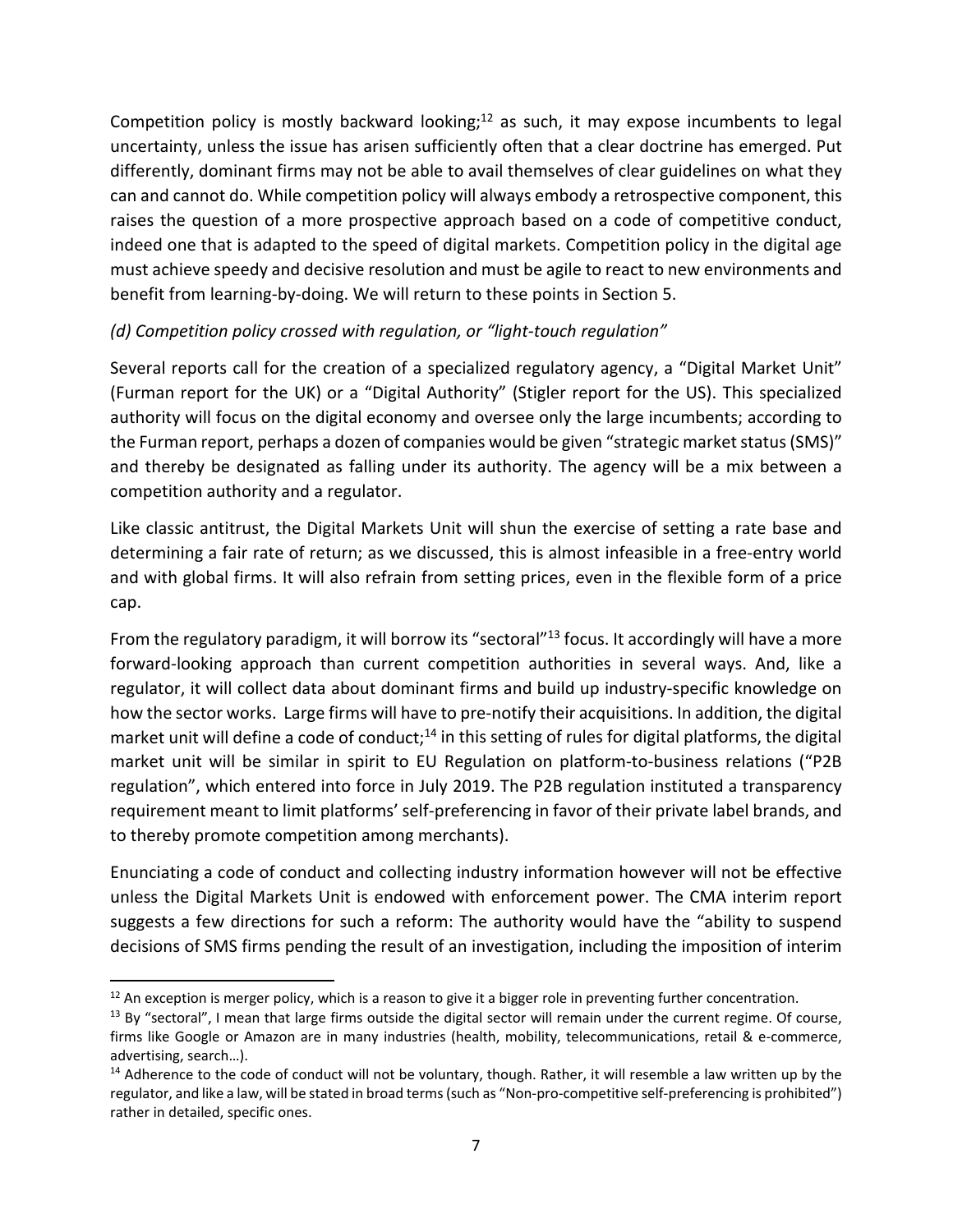measures, to block decisions of SMS firms at the end of an investigation, and to appoint a monitoring trustee to monitor and oversee compliance by an SMS firm."15

Light‐touch regulation is appealing, but it also has its limits. First, it does not cover abuses in which smaller firms are equally involved (like the Most‐Favored‐Nation clause that we will later review); these presumably will still be handled by the competition authority.

Second, it will have to avoid regulatory capture, which is one of the reasons why multi-industry regulators and competition authorities were created in the past. This raises the issue of where the new agency should be located. It could be part of the Competition authority, part of another agency (the plan is to locate it within Ofcom in the UK $^{16}$ ), or a stand-alone entity. Making it part of the Competition Authority would reduce a bit the risk of capture and would also avoid the lengthy debates about which companies are really digital, which might arise if the unit is located within a sectoral regulator. One thing is clear, though: Turf wars must be avoided.

#### **I.2 The importance of preserving contestability**

An alternative to competition in the market is competition for the market, namely "dynamic competition". Because network externalities imply that a monopoly is more efficient than multiple non‐interoperable firms, a substitute to creating multiple competitors might be to keep incumbents on their toes through the threat of entry and to rely on their eagerness to keep their monopoly rents. This is indeed the line taken in the public discourse by some of the tech giants. There is a grain a truth in the argument. Theoretically, monopolies are fine as long as (a) incumbents compete in prices and innovation (which benefit consumers) and not through dirty tricks (which do not), and (b) innovative firms enter the market; the market is then said to be "contestable"; if so, *potential* competition keeps incumbents on their toes: They innovate to avoid being replaced, and they charge low prices so as to enjoy network externalities and thereby deter entry.<sup>17</sup> The important caveat is that, for "competition for the market" to operate, efficient rivals must (a) be able to enter and (b) enter when able to. They may not.<sup>18</sup>

## *(a) Preserve multihoming/ limiting exclusivity requirements*

Suppose, first, that the entrant challenges the incumbent directly in its core, monopolized market. The issue for the entrant in this frontal attack is to overcome its scale handicap. The incumbent may make its life miserable by demanding exclusivity from third‐party providers or apps. Take the case of ride‐hailing platforms. Suppose Uber imposed exclusivity on its drivers. Then its larger consumer base would encourage most drivers to pick Uber over Lyft. With a decisive driver‐base

<sup>&</sup>lt;sup>15</sup> This approach is consistent with US antitrust tradition, which puts relatively more emphasis on remedies than on fines, relative to the European Union.

<sup>&</sup>lt;sup>16</sup> The Stigler report (2019, pp 18) suggests locating the agency within the FTC: "we envision—at least initially—to have the Digital Authority as a subdivision of the FTC, an across-industry authority with a better-than-average record of avoiding capture. Most importantly, the Digital Authority will have to be very transparent in all its activities." <sup>17</sup> See Fudenberg-Tirole (2000).

<sup>&</sup>lt;sup>18</sup> What follows focuses on the incumbent's conduct. Switching costs and behavioral biases favoring known brands may also protect the incumbents and must be addressed through specific instruments.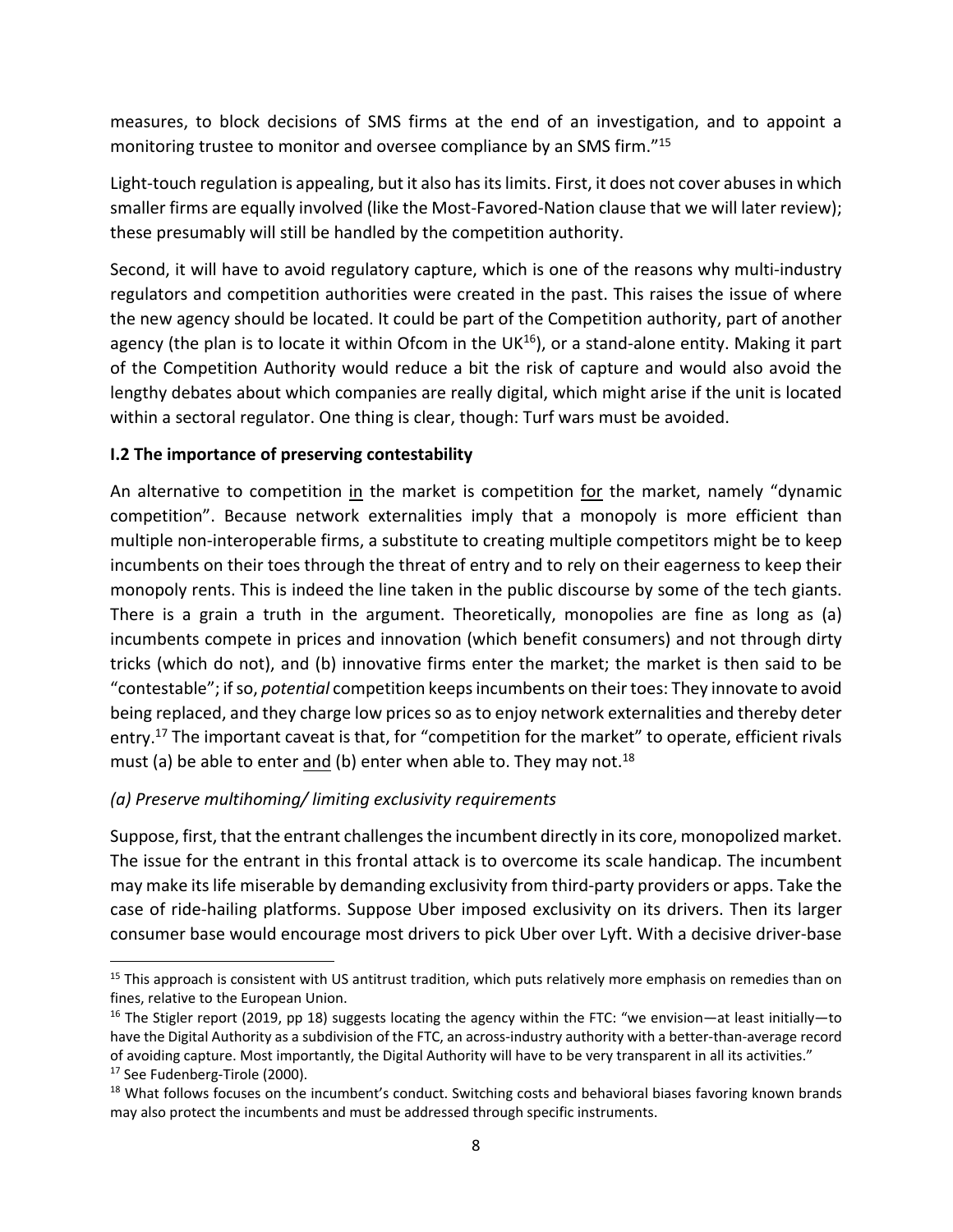advantage, Uber would also be much preferred to Lyft by consumers; and so on. The absence of multihoming confers a strong network‐externalities advantage on the incumbent. Similarly, today most large apps multihome in the mobile operating system market, 19 which is essential in keeping more than one platform alive. Similarly, multihoming is key to reducing "applications barriers to entry" in the platform business.

#### *(b) Secure fair access for complementors*

It often makes more sense for an entrant to enter as a complementor first rather than challenging the core business of the incumbent firm, which benefits from inertia in this core segment. Consider therefore a less direct attack on the monopoly's position, in which a firm, whose entry in an adjacent space<sup>20</sup> (as a complementor) by itself does not threaten the incumbent, may later expand its product line and grow into a substitute for the monopoly segment.

That competition often comes from initial complementors has been alleged for a long time. In the browser case in the 1990s, Microsoft was accused of favoring its Internet Explorer browser over the Netscape one. Parties agreed that at the time Netscape was a complementor to Windows; so, there was no short-run incentive for Microsoft to eliminate Netscape, as a strong browser, regardless of the identity of its owner, made Windows more attractive. Competition authorities (as well as Microsoft's CEO in an internal memo) however viewed Netscape as a potential competitor for Windows in the longer run, as it is was alleged that Netscape apps, which were Unix‐based so mainly open source, could have been delivered via the browser outside the Windows OS.<sup>21</sup>

Today, it is commonplace for platforms to operate markets but also compete in them. Amazon marketplace serves Amazon Basics or Whole Foods as well as third party products; Apple's app store supports both Apple's own apps and independent apps… Such dual presence as owner of, and seller in the marketplace raises concerns about self-preferencing. The European Commission's Google shopping case was based on the claim that the Google search engine favored its own offerings. Regarding advertising intermediation services, there was a debate prior to the 2007 acquisition of DoubleClick's ad server by Google; the impact of Google's vertical integration in the intermediation services (running both ad servers, which serve publishers on one

 $19$  Bresnahan et al (2015). The authors show that the most popular apps end up on mobile platforms iOS and Android, preventing tipping in favor of one of them.

 $20$  Because it is costly to enter multiple segments at a time, such entry most often concerns a single niche segment: Google entered in the search business; Amazon initially sold books online; and Uber's strategy was to start by entering the taxi business.

 $21$  This reasoning was also at the heart of the European Commission's case against Microsoft in workgroup servers. The degradation of interoperability between the Windows OS and rival server OS (Unix, Linux, Novell…) was viewed as a way of inhibiting dynamic competition (e.g. reducing risk of apps being delivered on server side without needing Microsoft on the desktop). See Kühn‐Van Reenen (2009)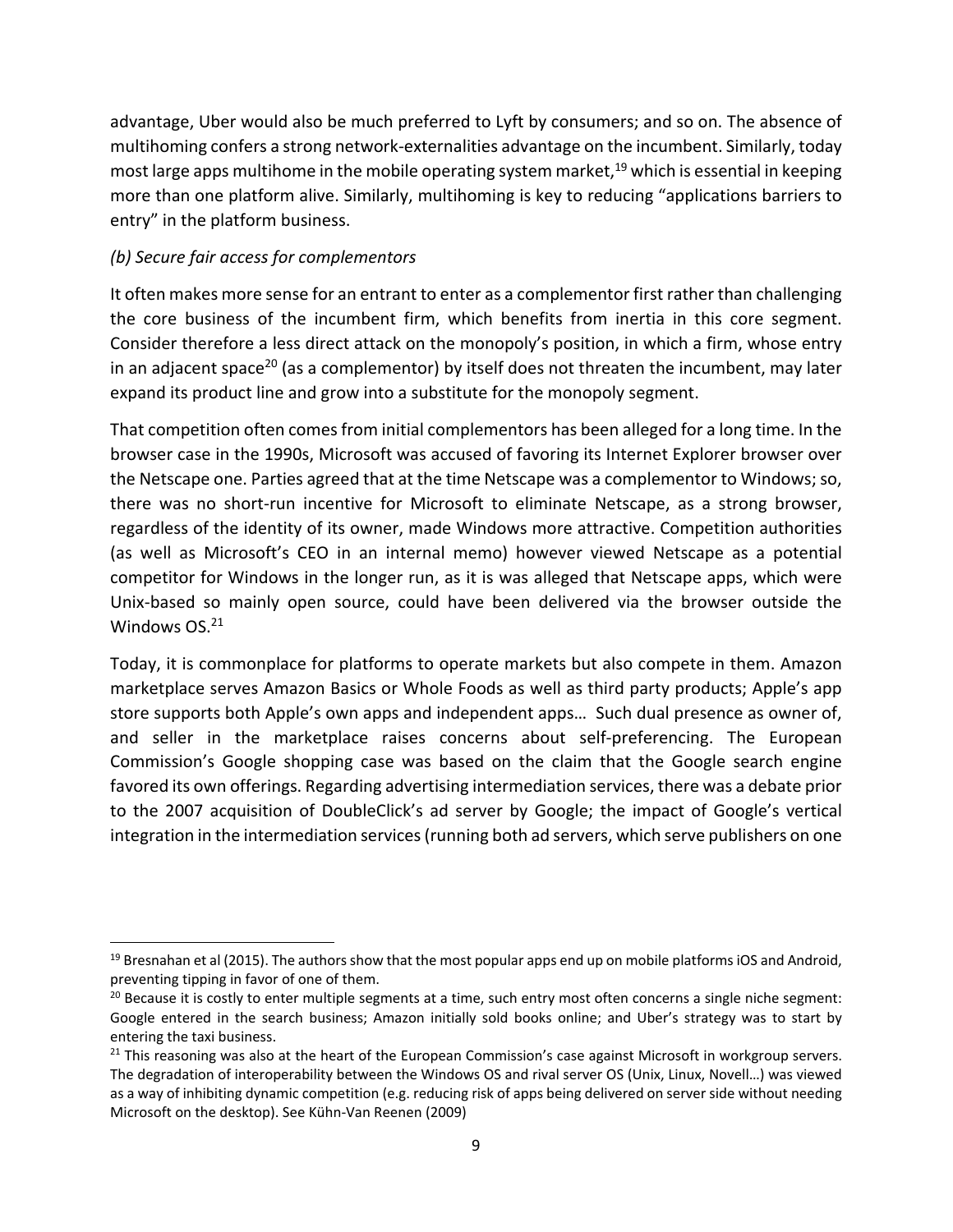side and advertisers on the other, and the ad exchange standing in between) is still very much of a concern today<sup>22</sup>.

Competition authorities are concerned about the dominant platform creating market power for in-house complementors. Unfair competition may take the form of a display preference for own services, a tie-in or loyalty rebates; alternatively, the platform may prey on a rival app to force it out of the market<sup>23</sup>. In some cases, the dominant platform may legitimately want to avoid the double marginalization that naturally stems from high app prices in rather non-competitive complementary segments. More of a concern for the Authority, thus, is the platform's desire to protect its natural‐monopoly segment (the platform business) by depriving alternative platforms from the apps that they need to compete with the incumbent platform; put differently, by supplying key apps internally, the incumbent platform makes an entering platform depend on its goodwill.

To be certain, the issue of self‐preferencing is ancient (consider private labels in supermarkets). But there is a feeling that the new digital platforms have an unprecedented ability to a) favor their own brands when making a recommendation to consumers, and b) cheaply gather substantial information about third‐party products and selectively create copycats for the most successful ones (a behavior that is not covered by the EU regulation on platform‐to‐business relations – the P2B regulation-, which focuses on favoritism and transparency). Such strategies are particularly harmful to rival brands as the latter may have no other place where to sell.

In 2018, India issued regulations for foreign e-commerce platforms; besides their protectionist bent, noteworthy is the prohibition of (a) exclusivity requirements (the e-commerce platform cannot prevent or discourage the merchant from selling goods on other platforms, which may be a reasonable requirement in the case of a dominant platform), and (b) sales by platforms of products from companies in which they have an equity interest. This second aspect of the Indian structural remedy is extreme; private labels may result from serendipitous innovations; and they also have the potential to eliminate double marginalization. One would want to design less intrusive/more flexible interventions. However, the remedy illustrates the overall concern about tech companies competing with their customers.

## *(c) Prevent "defensive acquisitions" and "entry for buyout"*

We noted earlier that, for contestability to operate, it does not suffice that efficient entrants be able to enter. It must also be the case that they do enter. If instead they sell out to the incumbent, little value is created for the consumer. Rather, the entrant makes money out of the threat to compete with the incumbent and "ransoms" the latter. Overall, development costs make the

 $^{22}$  Google is alleged to have a last-look advantage over rival ad servers and therefore to be able to apply only a tiny margin when overbidding rivals for publisher impressions. The possibility of self‐preferencing is analyzed in detail in Geradin (2019).

<sup>&</sup>lt;sup>23</sup> The standard references here are Choi-Stefanadis (2001), and Carlton-Waldman (2002).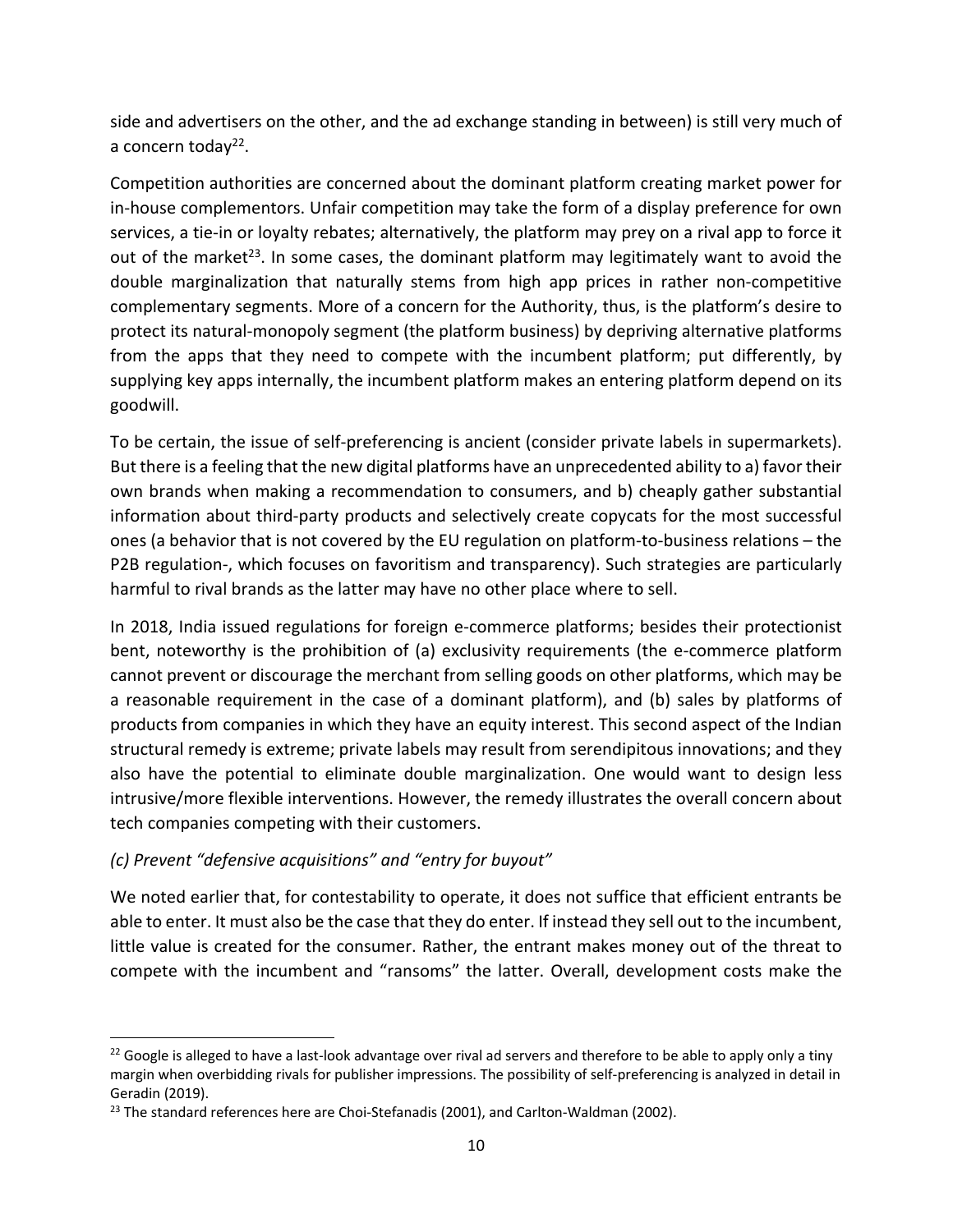entry-for-buyout a socially negative-sum game. There is a second social cost: Innovation is incentivized away from new functionalities and toward me‐too innovations.

Concerns about a potential suppression of competition for instance surfaced when Facebook purchased Instagram and WhatsApp, two social networks. There is also evidence that the new product itself, and not only competition with the incumbent product, may be suppressed in "killer acquisitions". Some empirical work following pharma projects pre‐and post‐acquisition finds evidence of such killer acquisitions.<sup>24</sup>

Incumbents react to such claims in several ways. First, they rightly point out that fully conclusive evidence that the merger is anti-competitive is hard to obtain: It is hard to prove that the acquired companies *will* compete with the incumbent in the but-for world without the merger. Indeed, it is a feature of early acquisitions that empirical evidence is lacking: The competition, if any, has not yet taken place at the time of the merger. Relatedly, the trajectory of the entrants' projects is often unpredictable.

Second, incumbents note that there are many more acquisitions than IPOs. They argue that restraints on acquisitions would impose costs. First, by limiting the set of potential buyers. To understand why, recall that there are two exit mechanisms for start-ups and their venture backers: IPOs and a sale to an existing company; the incumbents' claim is therefore that a prohibition of early acquisitions by dominant firms would restrict exit possibilities. However, if Instagram and WhatsApp had been prohibited from selling out to Facebook, many other acquirers, including tech giants without a strong social network could have acquired them; so, the exit-channel argument does not seem that strong.

Third, another efficiency defense is also sometimes brought forth: The incumbent firm is really acquiring talent when purchasing the start-up. True enough, but this talent could be equally purchased by other tech companies searching for talent, but not owning directly competing products.

Why are such early mergers not challenged? The answer is two-fold. First, most mergers are below the radar of competition authorities, as most jurisdictions have turnover thresholds over which the merger should be notified and the competition authority can review them. Obliging large tech companies to notify would be a first step. The second issue can be found in the current burden of proof, which under judicial review largely lies with the competition authority<sup>25</sup>. This burden of proof provides incumbents with a strong incentive to perform pre‐emptive

<sup>&</sup>lt;sup>24</sup> Cunningham et al (2019).

 $25$  This discussion oversimplifies. Competition practitioners distinguish between burden of proof and standard of proof. Typically, in antitrust, the plaintiff or the authority must show that the conduct or the merger have an anticompetitive effect. Only if they succeed, does the burden of proof shift to the defendant or merging parties to demonstrate procompetitive effects of the behavior or merger (efficiency defense). In that sense the current burden of proof favors the defendant or the merging parties.

The standard of proof is more about what constitutes convincing evidence or reasonable likelihood. Of course, the effects of the allocation of burden of proof hinge strongly on the associated standard of proof.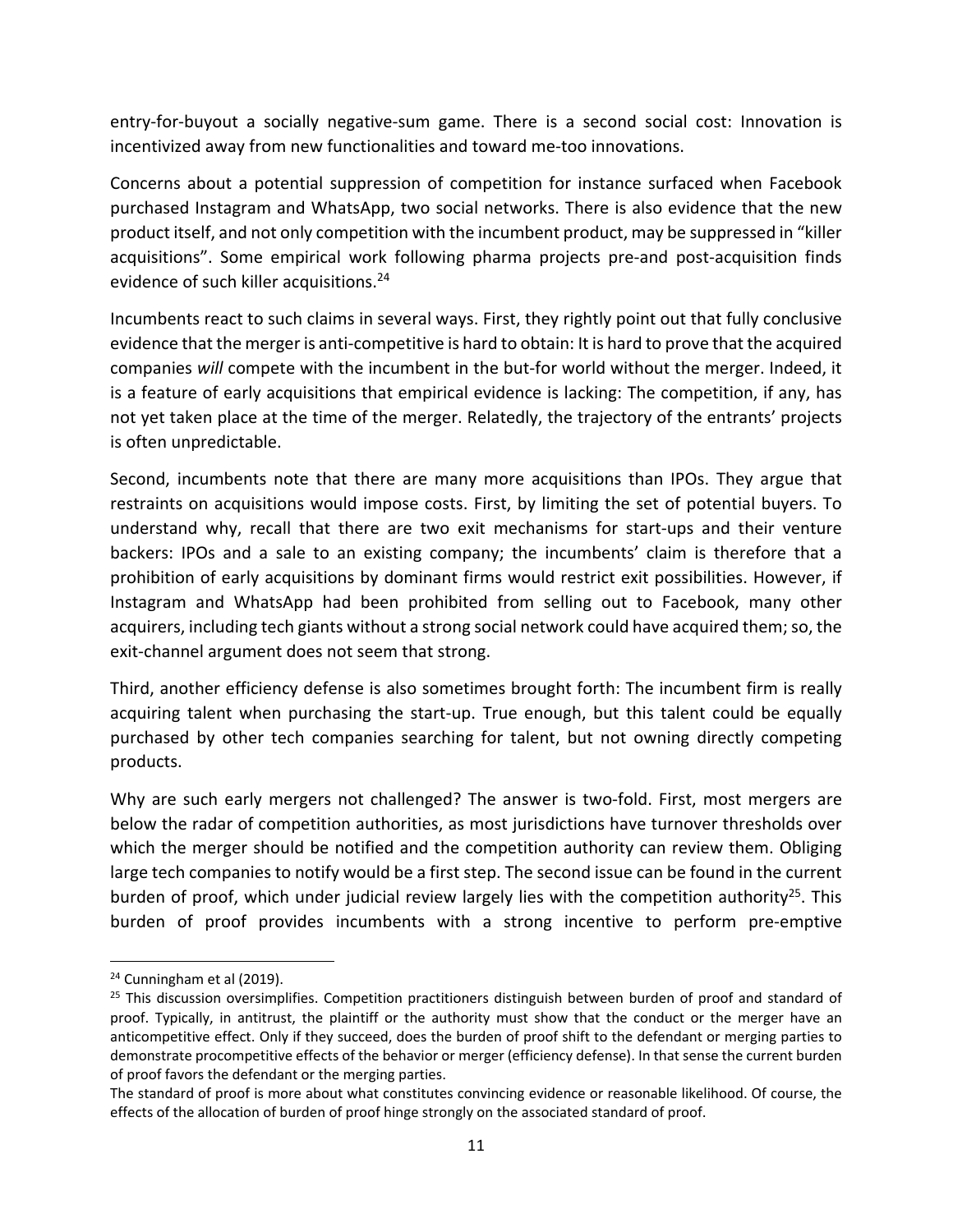acquisitions, as no empirical evidence can be brought against such mergers. This would suggest shifting the burden of proof to the dominant firm if the merger occurs early in the acquired entity's life. The platform would be asked to explain (e.g. provide tech trends and technological evidence) why the merger is procompetitive. This alternative approach is appealing, if only because it is not easy to find an alternative modus operandi.

Of course, acquisitions by incumbents need not be anti‐competitive, i.e. suppress competition or kill the product outright.<sup>26</sup> But it makes sense to force large incumbents to notify their acquisitions and to assign the burden of proof upon them when there is a suspicion that the acquired entity might become a competitor in the absence of merger.

Finally, following the astronomical sums paid by Facebook for WhatsApp and Instagram, many have wondered whether one could not use the acquisition prices as signals that the merger is anti-competitive. The starting point for this argument is well taken: Because competition destroys profit, an incumbent is willing to pay more for suppressing it than a third‐party investor is willing to pay for an entrant that will compete with the incumbent.

There are serious obstacles concerning the use by competition authorities of acquisition prices as screening devices, though. First, a high absolute acquisition price may be due to a high level of innovation; this would suggest looking instead at the relative price that the incumbent and third‐ party acquirers are willing to pay for the entrant. Second, to assess this relative price, there must exist observable bids, while acquisitions may be the object of opaque negotiations. Third, even if the incumbent and the entrant are on a trajectory to be substitutes $^{27}$  and there are observable bids, the differential between the bids of the incumbent and of third‐party investors may be small for multiple reasons, even though the difference in willingnesses to pay is large. In an ascending auction, the winning bid is by definition the second-highest bid. Neither can we assume that bids will remain invariant when the regulatory framework makes use of acquisition prices. The incumbent can arrange accomplice bids that lie just below its own. Moreover, even in the absence of fake bids, the threat of investigation may make the entrant less greedy when negotiating with the incumbent.

## **3. Data**

Data raise multiple issues, including some related to the protection of privacy. I will here focus on competition‐related issues, on which our knowledge is still unfortunately quite patchy.

 $26$  Suppose for example that the new product is equally attractive as the incumbent's product, but along different dimensions. Its development will be hard to fund through the financial market, as the absence of global comparative advantage will have the entrant compete head-to-head with the incumbent. By contrast, the incumbent may be interested in acquiring the product and combine the entrant's superior functionality into its own, delivering a better overall product which raises both profit and consumer welfare. See Motta‐Peitz (2020) for other reasons why an acquisition by a powerful incumbent may still be welfare‐enhancing.

<sup>&</sup>lt;sup>27</sup> If complements, then price differentials might reflect the higher or lower degree of complementarity with the various buyers, the willingness to eliminate double marginalization, etc.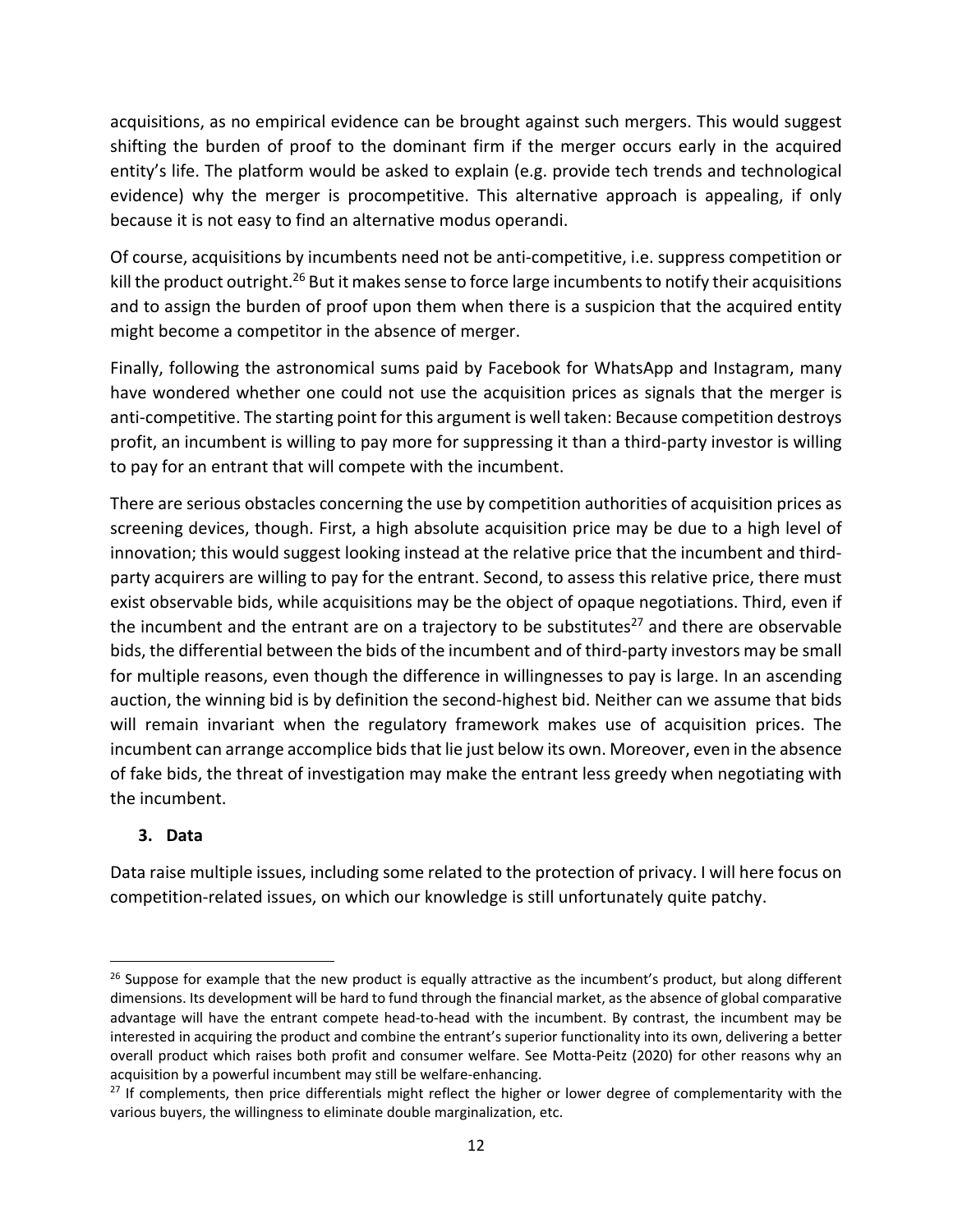#### **3.1 Who should own the data?**

The current, ubiquitous arrangement is the so-called "services-for-data" arrangement. We enjoy great e‐mail, search, video, social network, maps and other services, which are paid for with the data we provide to the platform.<sup>28</sup> In turn, the platform makes money by selling targeted advertising or by using data to produce new services (data are needed for instance to produce recommendations or to develop autonomous cars, delivery drones, health care diagnostics and treatments). There is discontent with this model, and yet no straightforward alternative to free services has yet emerged. There have been proposals nonetheless:

*(i) No or little data collection.* The website can refrain from collecting data. Or there may be short‐ term data collection, for example one that allows only for contextual advertising, which is based on what the user is looking at or searching for (as is the case for DuckDuckGo's search engine). The issue then is whether the protection of privacy would not hamper functionalities, for example lead to poor recommendations or non-personalized advertising. In any case, the lack of data collection, which is currently the major source of income for platforms, is likely to require content pricing for the services they offer.

*(ii) Compensation of user through micropayments.* In this alternative, the platform would still own the data it collects but would pay users in cash rather than in kind. There are obstacles to payments in cash, though. First, it may be subject to gaming, i.e. be vulnerable to bots if activity on the website is remunerated through positive payments. The second issue concerns pricing: Users are unaware of the value (for the firm) and cost (for themselves) of their data, and how these are affected by the feasibility of portability and other considerations. For example, the platform can learn about me directly from me, or indirectly from people like me.<sup>29</sup> The solution of compensating users through micropayments probably requires a trusted intermediary to guarantee the quality of data to firms and to extract value for these data on behalf of consumers. This however would add an extra layer into the system, which would take its cut.

*(iii) Data licensing and data trusts*. It is a common and reasonable view that data is the ultimate public good and should be shared among potential users. Unless the law declares data to be an essential facility, though, forcing Google, Apple or Uber to share their data without compensation might amount to an expropriation of their investment and would likely be challenged in court.<sup>30</sup>

<sup>&</sup>lt;sup>28</sup> Posner and Weyl (2019) note that the payment may be in the wrong currency if the user does not like the free services offered by the platform.

 $29$  For a study of the consequences of such data disclosure externalities, see Choi et al (2019). Internalities are studied in Liu et al (2020).

<sup>&</sup>lt;sup>30</sup> Data are notoriously hard to value. For a discussion of why this is so, see Coyle et al (2020). For one thing, one must distinguish between potential profits for data users and social value. For another, profits hinge on forecasts about hard-to-predict future uses and privacy and competitive-access regulations; furthermore, markets for data may not be thick. On the consumer side, there have been so far widely diverging estimates of willingnesses to pay for privacy; and these willingnesses to pay probably are formed under very incomplete information about what is and will be done with the data, and about whether the same data can be obtained through multiple channels. Other contributions by economists include Acemoglu et al (2019) and Bergemann‐Bonatti (2019).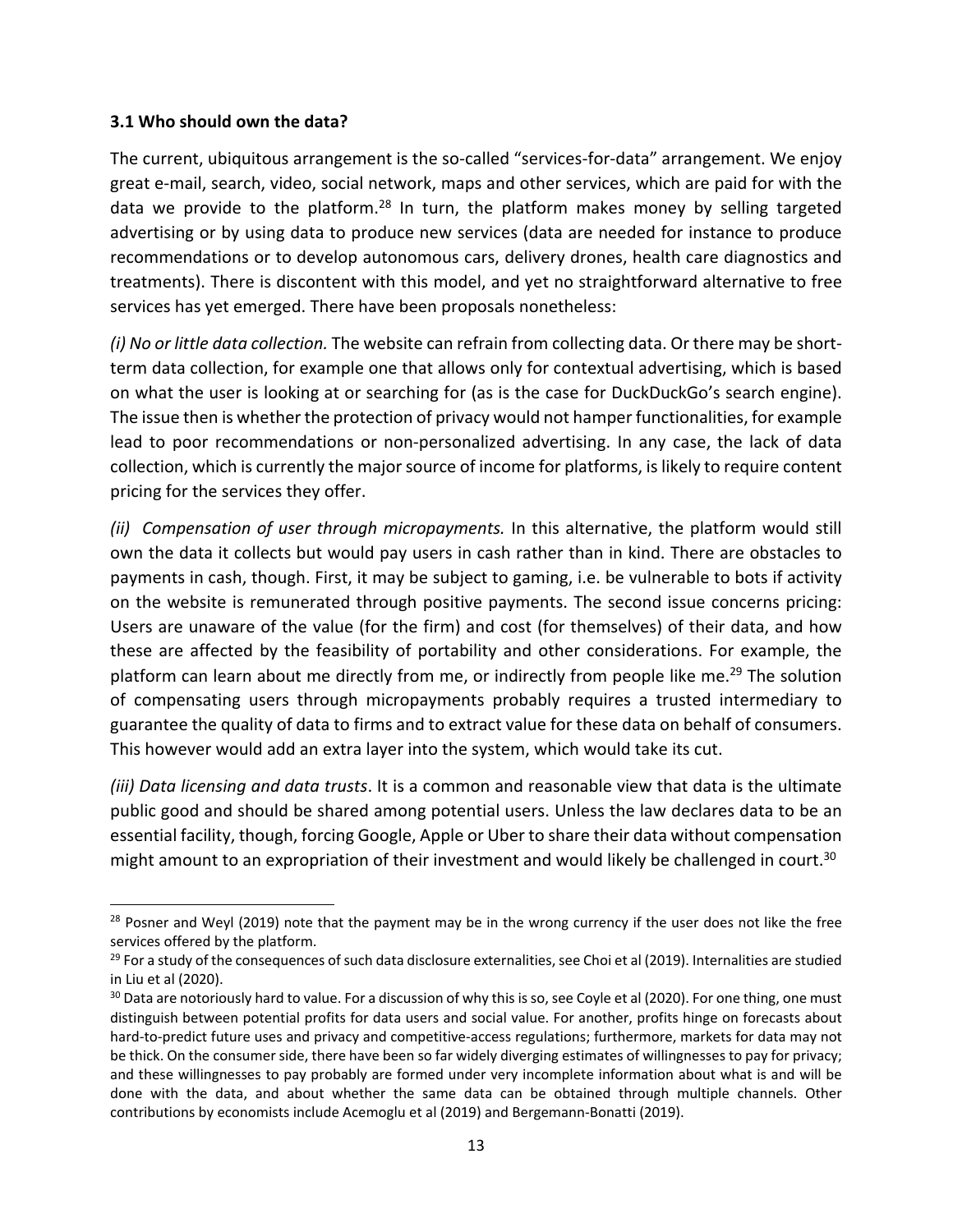Some have therefore proposed that data be shared through a licensing system in which the data owners would be remunerated on a fair, reasonable and non‐discriminatory (FRAND) basis. The idea is the same as that underlying the treatment of essential patents in most standard setting processes. FRAND payments to data owners seem conceptually reasonable, but a host of practical questions arise, such as the nature and format of data to be licensed in this manner or the price (or prices in the case of field‐of‐use pricing) fetched by the license. Anyone familiar with the complexity of the FRAND licensing system will identify the intricacies involved in designing such an approach.<sup>31</sup> The intricacies are compounded as asymmetries of information about what is in a data set is even higher than in understanding what a patent license exactly delivers.

The third possibility would be to have data‐using institutions create their own data trust. So far, most, but not all existing data trusts have been initiated by authorities in regulated industries (mobility, energy).

*(iv) Consumer‐centric data*. Finally, initiatives such as Tim Berners‐Lee's Solid have consumers control their own data storage and access. The challenge will be to design a value proposition for consumers and data‐users alike.

The first use of an individual's data is targeted to the individual himself/herself. It is straightforward to envision users controlling which doctors and institutions they will provide their medical data to. Similarly, one presumes that some consumers will be willing to give their data for targeted advertising purposes against a lower price for services. For such uses, the issue is mainly one of information and transaction costs, although there may be externalities as well, that reduce social welfare (as when the individual communicates personal health information to obtain a better deal from insurers, raising the cost of insurance for other consumers).

The second use of data is to create a pool of data which enables firms to create better algorithms; with some exceptions (say rare diseases), the marginal value of an individual's data is near zero, but there is large value in the collective amassing of data for the purpose of analysis (as when the collection helps medical diagnostics or the drug approval process). That raises a pricing problem, as the average value largely exceeds the marginal one.

## **3.2 Data as a barrier to entry?**

A related debate stems from the concern that data might soon act as a barrier to entry into new services. There is no question that Google and Facebook in particular have access to very large sets of data not available to others; that gives them dominance in search advertising (Google) and display advertising (Facebook, and to a lower extent Google through YouTube). Platforms use social plugins to track users across the web (that is, outside their ecosystems<sup>32</sup>) and develop full browsing profiles of them. The platforms also use caching; caching improves the external

 $31$  For a description of these intricacies and a proposal for reform, see Lerner-Tirole (2014, 2015).

 $32$  Google also shares data with mobile suppliers through Android, and platforms often share data with their thirdparty apps.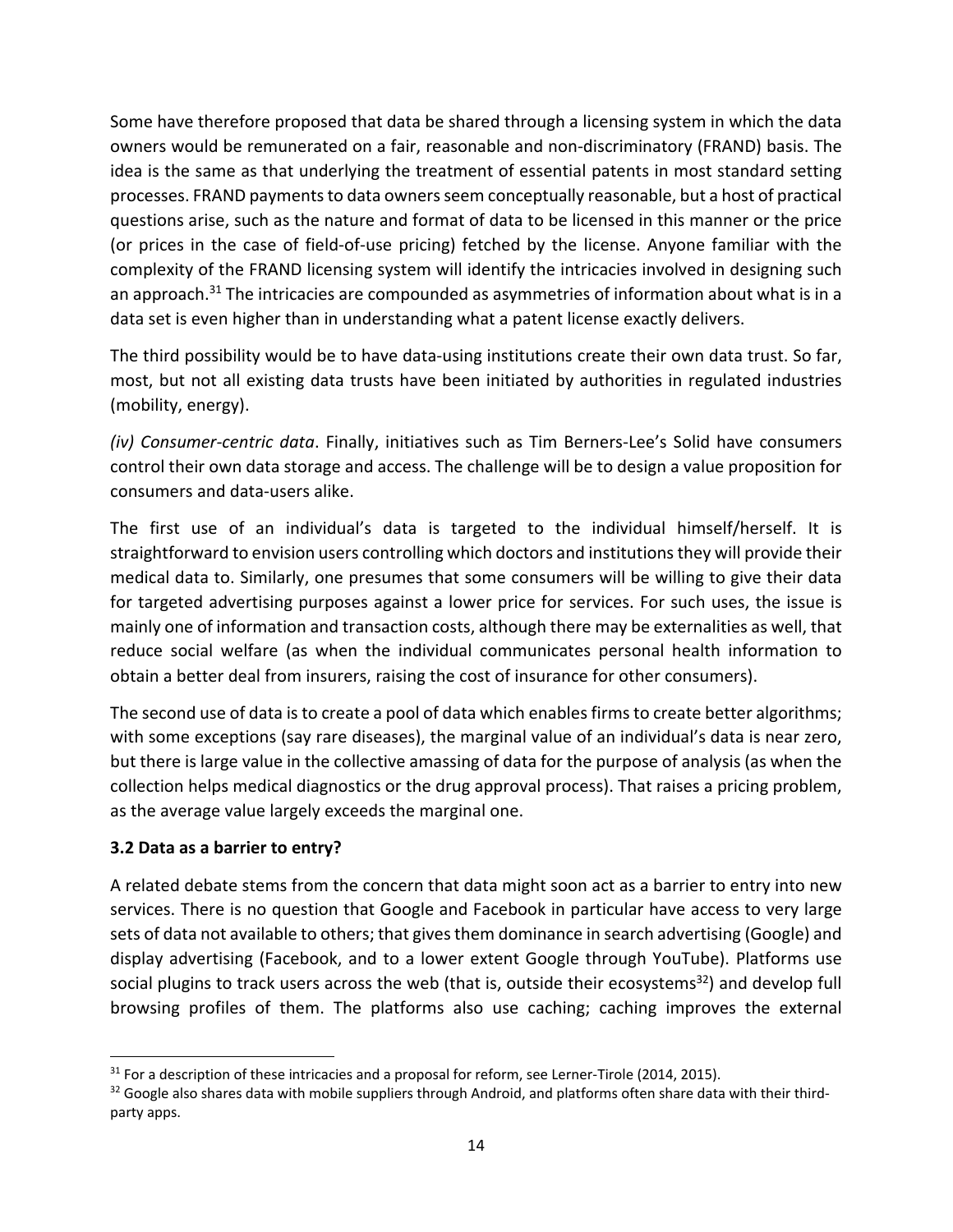content's loading speed, but also forces external content providers to share data with the platforms. That deprives the content providers from access to unique data, that, subject to privacy regulation, they could monetize at higher prices. Finally, if privacy regulation is strengthened and consumers feel more engaged in monitoring websites' privacy policies (which amounts to the consumers' incurring a fixed cost of checking whether to grant consent), large platforms may have an advantage over smaller ones, as their consent forms apply over a much larger set of services or to more important ones; relatedly, privacy regulation may make it easier to share data internally (within a "walled garden") than across firms. The question then is, how critical is it to have access to massive data sets to supply targeted advertising or to develop new products and services?

Some authors argue that there are diminishing returns in the amount of data.<sup>33</sup> The underlying argument is the Law of Large Numbers. To predict the time that cars will take from A to B, a GPS navigation software app does not need thousands of cars. Others object to this argument on the grounds that, while the Law of Large Numbers indeed applies to a given use, new and more complex uses emerge regularly, that invalidate the effect of the law (the figure below is drawn from Posner and Weyl's *Radical markets*). Alternatively, economies of scope rather than scale may be at work. There may be complementarities between sources of data; e.g. a search engine may have a better predictive performance when the search combines information about the keyword as well as user characteristics.34



Data may also create a switching cost and deny users a costless migration to a new platform. That is, user switching between platforms is difficult if data transfer is infeasible or time‐consuming. To be certain, GDPR creates data portability rights based on an open standard. However, it does not define a technical

standard. Its portability requirement applies only to data which consumers provide directly. And it is not dynamic; the latter may have no consequence if the user has decided to switch to another platform, but this is not so if the user wants to multihome or is still uncertain about wanting to switch and just wants to try an alternative platform. In this respect, the 2019 Furman Review argues that content that should be portable in a dynamic fashion includes past purchases, music playlists and other entertainment consumptions, and social network data (profile, contacts, and shared contents). The higher the portability cost for the consumer, the less likely are users to coordinate to switch to a superior platform.

Hagiu and Wright<sup>35</sup> discuss when data create a barrier to entry. The value of the marginal data depends on the required accuracy of the forecast. When the accuracy is key (they cite disease prediction systems, online search engines), firms with a data advantage may have a strong

<sup>&</sup>lt;sup>33</sup> See Bajari et al (2019), and the references therein.

<sup>34</sup> Schaefer-Sapi (2019).

<sup>&</sup>lt;sup>35</sup> Hagiu-Wright (2020).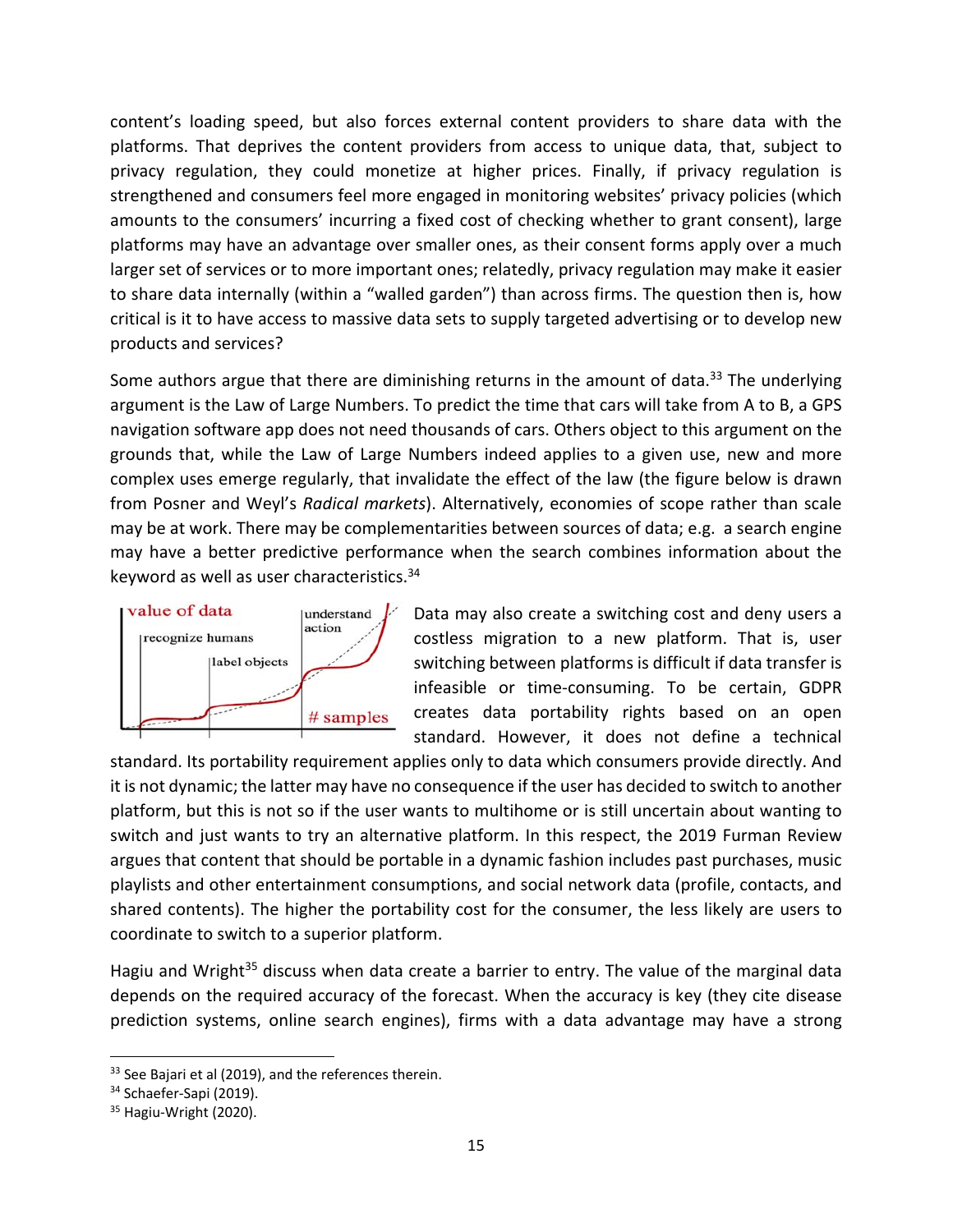competitive advantage. Of course, how big is big enough is an empirical matter; they note that Apple Maps starts competing with Google Maps in the US, but not in countries where it has a smaller user base. Other determinants of data as a source of important competitive advantage are the absence of substitute data in the marketplace and the availability of unique data-analytics capability. By contrast, data whose value is rapidly depreciating do not confer any lasting competitive advantage.

While the data-barrier-to-entry argument will surface in many contexts, it has so far focused on the large profits made by Google on search advertising (in response to the consumer's expression of interest) and by Facebook on display advertising (partly geared toward raising brand awareness). Google's extensive data collection (reinforced by its contracts with Apple and Android mobile phone manufacturers to set Google search as a default on the browser<sup>36</sup>) allows it to personalize advertising and generate much more revenue for the advertiser than other outlets. And Google can capture a sizeable "ad tech tax".<sup>37</sup> Accordingly, interventions such as forcing third-party access to Google's click and query data are being considered.<sup>38</sup>

As for Facebook, (limited) data portability already exists, enabling the possibility of an individual's migration toward another social network. "Social graph APIs"39 would further allow users to invite their friends to join the new platform and multi‐home; cross‐posting ability would allow a user to stay on multiple social networks at low cost. As was the case for telecommunications or open banking standards, such interoperability standards probably could only be set by governments or neutral not‐for‐profit bodies.

## **4. Industrial policy**

## **4.1 A virtuous process for industrial policy**

Governments may apply two broad types of interventions to correct market failures: *Non‐ targeted policies* do not attempt to choose winners and losers. Rather, the government uses technology‐neutral policies, such as carbon pricing or R&D tax credits. By contrast, *industrial policy* refers to policies targeted towards specific sectors, technologies, and even companies.

It is easy to find arguments in favor of industrial policies. They may create cluster effects through infrastructure sharing, the informal sharing of information<sup>40</sup> (as when Steve Jobs and his developers learned about graphical interface while visiting nearby Xerox Park), and common learning by doing. As important, but less emphasized is the existence of a labor market; most start‐ups are bound to fail, and even if they do not, entrepreneurs and their collaborators look for new challenges; a cluster allows for a low-personal-cost job mobility.

<sup>&</sup>lt;sup>36</sup> With costless thinking and decision-making, the default would be irrelevant. Research in behavioral economics, including in the tech industry, shows that defaults do matter.

<sup>37</sup> See CMA (2019, pp 40, 52‐53).

<sup>38</sup> E.g. CMA (2019, pp 228).

<sup>&</sup>lt;sup>39</sup> CMA (2019, pp 99).

<sup>&</sup>lt;sup>40</sup> As developed in AnnaLee Saxenian's celebrated 1994 book on Silicon Valley.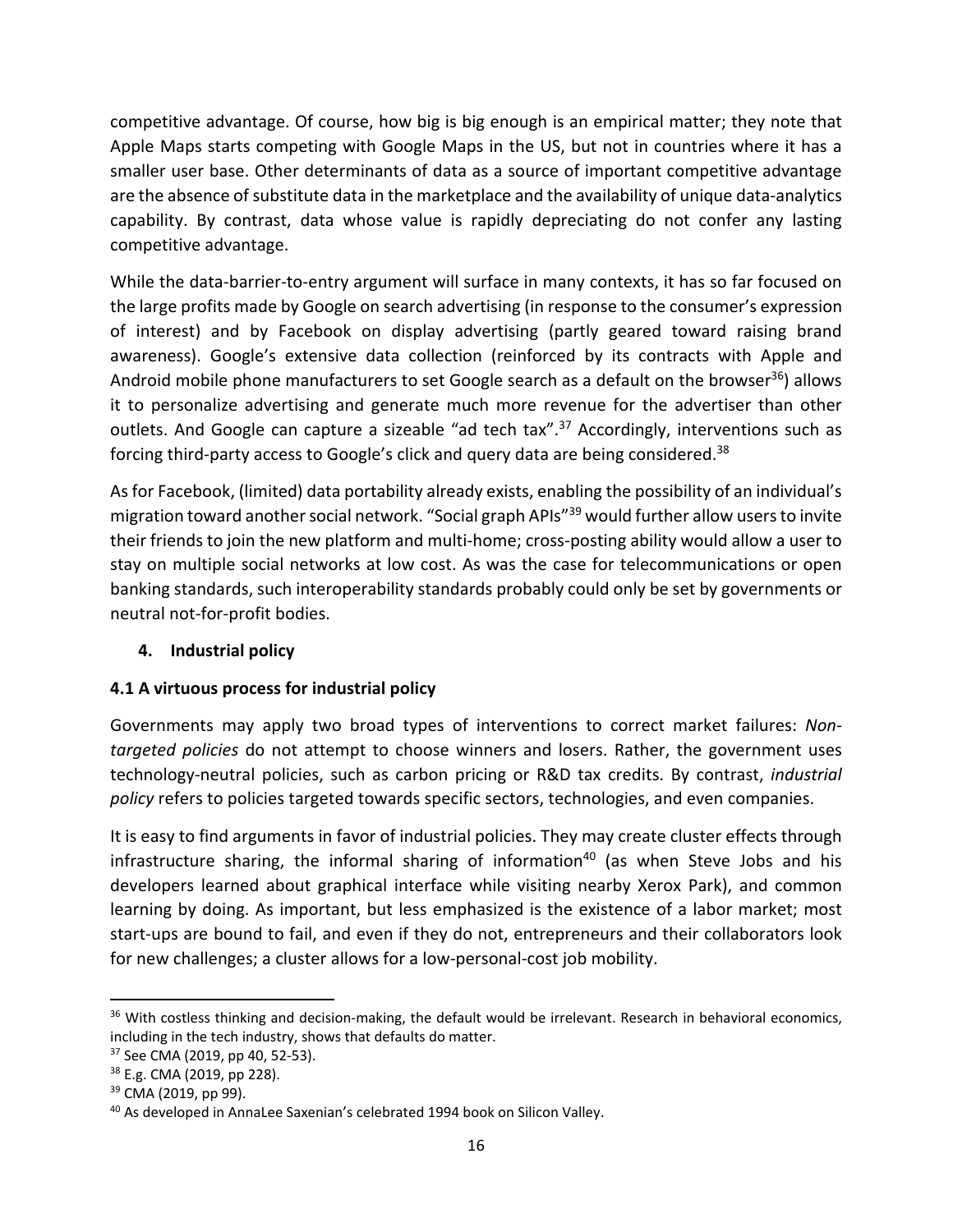State aid to industry is not just about creating clusters; it is also about avoiding losing them. Indeed, it is allowed for EU disadvantaged areas. Criscuolo et al (2019) examine a policy change increasing the weight of community unemployment and per-capita GDP in deciding on the eligibility of areas in which (mostly manufacturing) projects can access public subsidies.<sup>41</sup> They find a substantial impact of subsidies on employment and activity in the case of small firms (replicating thereby some studies concerning different interventions), and that these effects do not come at the detriment of employment and activity in neighboring areas. There is no effect for large firms by contrast, which the authors interpret as stemming from large firms' higher ability to game the system (by moving jobs across areas to benefit from public subsidies).

A different argument refers to public R&D and its spillovers. The idea is that fundamental and applied research by the public sector irrigates the private sector, and especially so through the cluster effects just described. Public research generates both explicit knowledge, a global public good transmitted and available worldwide through international conferences, scientific publications, open source initiatives and expired patents, and tacit knowledge embedded in the researchers<sup>42</sup>. This tacit knowledge combined with limited mobility (family and social graph, culture, language…) implies that the spillovers from public research benefit the country more than the rest of the world. The empirical question, though, is "how much?".

We lack empirical evidence on the location of the beneficiaries of spillovers. On the anecdotal side, we know that many breakthrough technologies that emanated from the work of DARPA, the NIH and the NSF benefited Silicon Valley and the broader American industry more than the rest of the world.<sup>43</sup> On the other hand, the fundamental discoveries in deep learning made in the US seem to benefit Chinese firms at least as much as American ones. 44

Finally, industrial policy (which may well operate against competition) may occasionally serve to preserve competition. A case in point is Airbus, which created a credible competitor to Boeing.

With such solid arguments, why are most economists<sup>45</sup> wary of industrial policy? The standard quip here is *"The State picks winners, losers pick the State"*. My own country is chock‐full of bad experiences: Concorde, Bull, Thomson, Agence de l'Innovation Industrielle, 1984 contaminated blood, diesel subsidies… A mix of hubris, capture, protectionism and just very poor information. Meetings discussing projects or industries to be selected as beneficiaries of the government's

 $41$  Their focus is the Regional Selective Assistance program in the UK, which funds, in disadvantaged areas, projects that would not have occurred otherwise (additionality criterion).

 $42$  In between stands the knowledge gained by others in bilateral discussions, courses and conferences; this form of knowledge diffusion usually involves more local participants than foreign ones.

<sup>43</sup> See, e.g., Moretti et al (2016).

The US is an unexpected industrial‐policy role model, with DARPA (Defense Advanced Research Projects Agency), NIH (National Institute of Health), NSF (National Science Foundation), which laid the foundations, for many of today's biotech and information technologies.

<sup>44</sup> Lee (2018).

<sup>45</sup> With notable exceptions, such as Mariana Mazzucato, Dani Rodrik or Joe Stiglitz.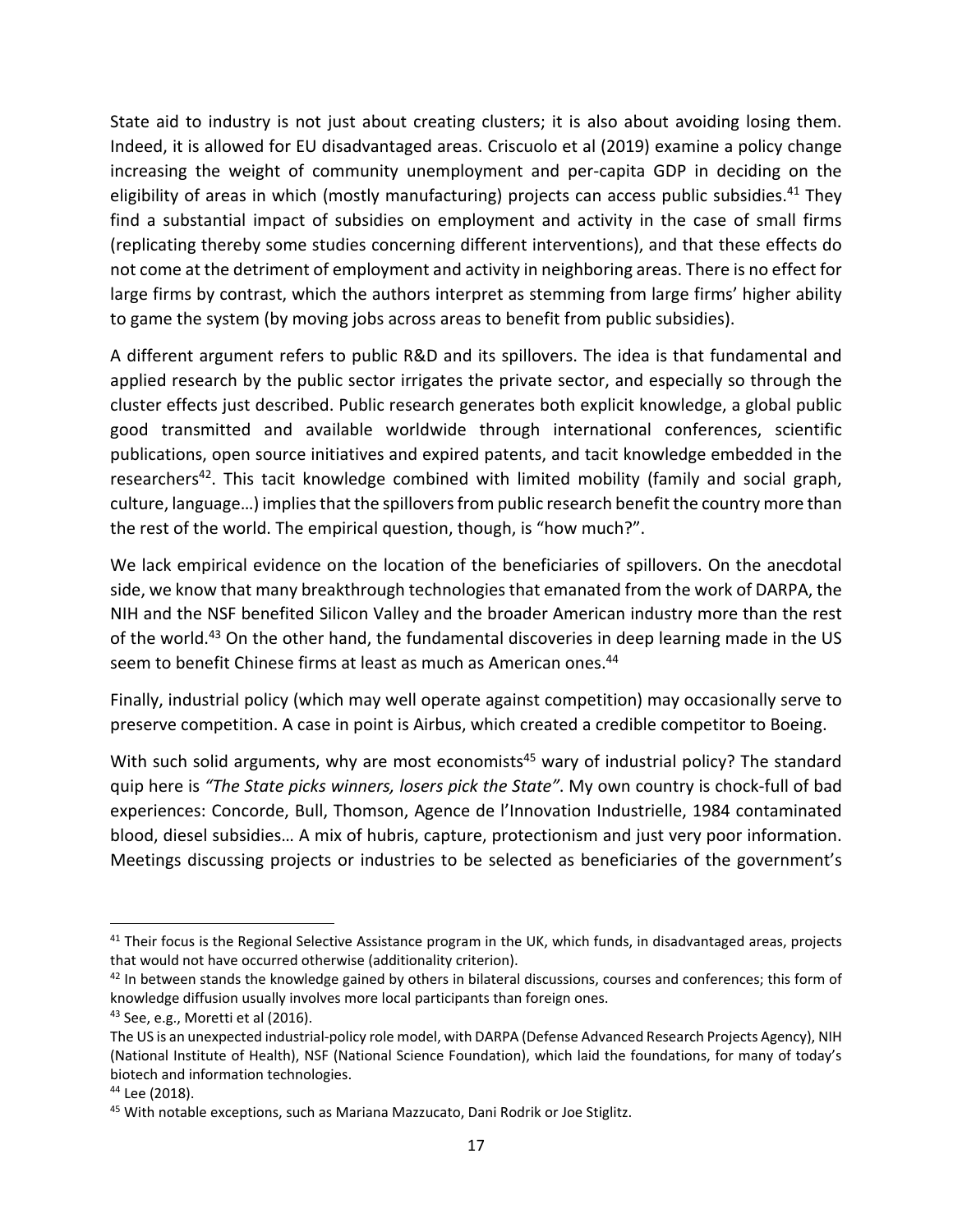largesse can be frightening; participants, except advocates of their own industry, hold very little information.

However, there is a concern that the evidence both for and against industrial policy is only anecdotal. But there are two good reasons for identifying best‐practice approaches: First, a well‐ designed industrial policy offers the earlier‐discussed benefits. Second, politicians are going to do industrial policy anyway, so it is incumbent on experts to give some advice on how to do it right. In Tirole (2017), I make, and explain the rationale for, eight recommendations if one is to engage in industrial policy:

- 1) Identify the market failure to design the proper policy
- 2) Use independent high-level experts to select projects and recipients of public funds
- 3) Pay attention to supply side (talents, infrastructure) and not only to demand side<sup>46</sup>
- 4) Adopt a competitively neutral policy
- 5) Do not prejudge the solution; define objectives
- 6) Evaluate ex post, disseminate the results, and include a ''sunset clause'' in each program, forcing its closure in the event of a negative assessment
- 7) Involve the private sector in risk taking to avoid white elephants
- 8) Strengthen universities and bring them closer to the start‐up world.

Such a code of conduct for industrial policy raises the question of how one ensures that authorities (say, the EU) obey these principles, all the more that some recommendations stress the need for independent decision‐making in an era when populism and calls to reaffirm the primacy of politics in public decision‐making are running high. At a minimum, there should be a clean description of these principles (an analogue might be the Directive on public contracts) and the monitoring by an independent agency of compliance with this code.

## **4.2 International trade, dumping and state aid**

Is industrial policy better justified when there is a (long‐lasting) trade war and a failure of the WTO to straighten things out? When a country exhibits a particularly close relationship between its firms and the government? If so, should we have any safeguards?

<sup>&</sup>lt;sup>46</sup> Regions and municipalities may want to start a cluster, in biotech, green technologies or AI, but not have the people who are going to make it happen. Clusters should avoid the "Field of dreams" mindset (from the movie in which the main character, played by Kevin Costner, builds a baseball field in the middle of Iowa following a voice saying "If you build it, he will come", where "he" refers to a famous baseball player, Shoeless Joe Jackson. Unfortunately, in reality "they" often do not come if they are not already there).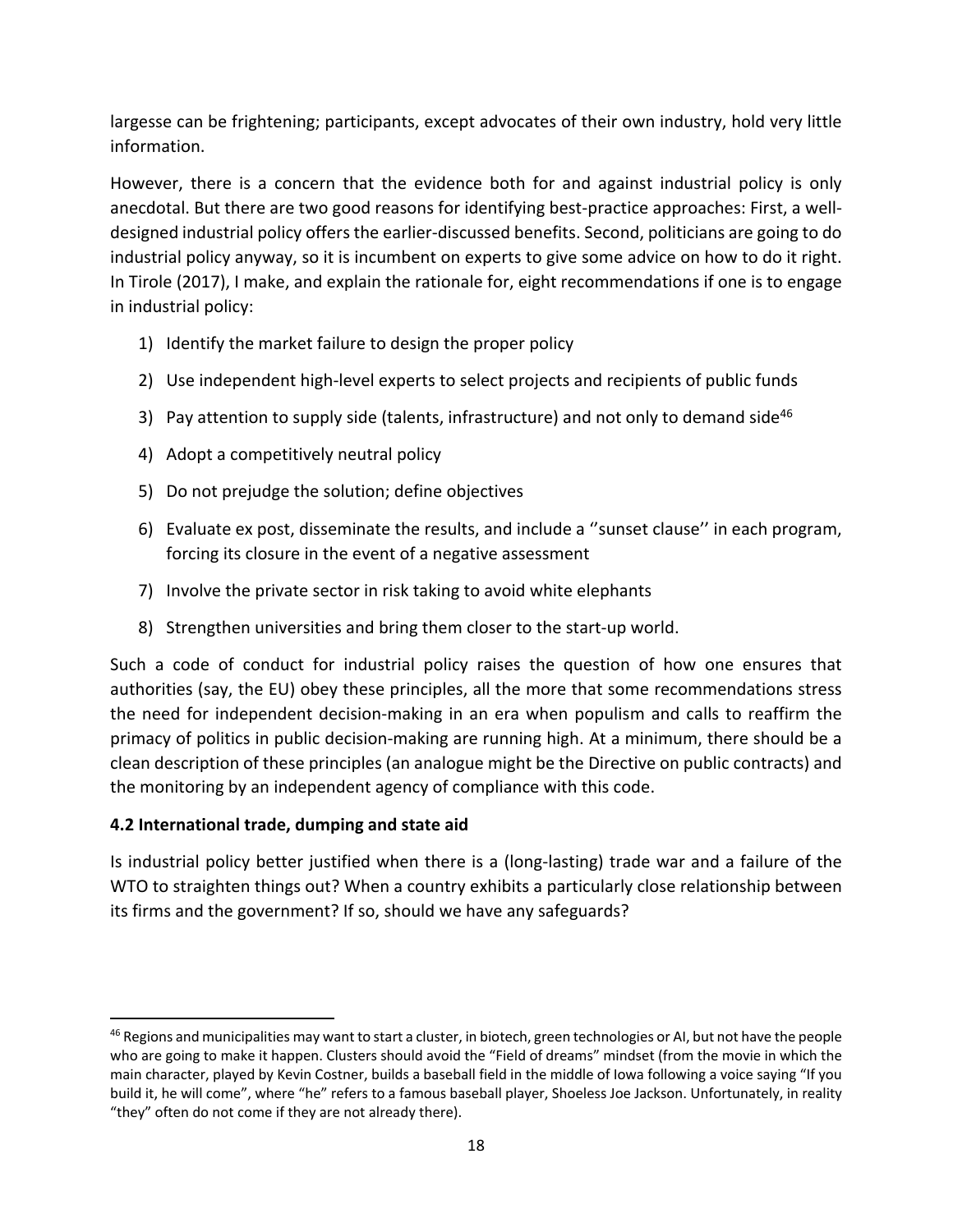In international matters, multilateralism is the economists' preferred approach to conflict resolution. Alas, the WTO has not always been very agile, not to mention that the concept of multilateralism is not flying high in these populist days.<sup>47</sup>

There is a widespread feeling that Europe shoots itself in the foot by being stricter in its application of WTO rules on state aid and dumping, as compared to China and the US. The latter more eagerly engage in state aid (especially China), and in the case of the US are more prone to using compensatory measures. First, Europe adds to the list of criteria identifying unfair competition the notion of interest of the Union; low import prices benefit importers and consumers, making it more difficult to identify harm. This (combined with an intertemporal vision, which already lies within the mandate) intellectually does make sense, but puts the EU at a disadvantage with regards to countries which content themselves with the minimal compliance with the WTO rules; my gut feeling is that a WTO change of rules, if feasible, would be more appropriate than a renunciation to the concept of EU interest.

Second, the European Commission needs approval by the European Council. The infringing countries can try to use "divide and conquer" strategies to prevent the Council from going along with the Commission. Combes et al (2019) propose to eliminate the veto of the European Council to make anti‐dumping and anti‐state‐aid policies more effective and comparable with other countries; they further suggest that decision‐making with respect to commercial practices take place at DG Competition, which seems to make sense but would require to increase the number of case handlers, which is particularly small in the EU. They also propose to increase the presumption of prejudice for state subsidies that have not been notified to the WTO, and to align the WTO rules on services with those relative to merchandises.

#### **5. Institutions**

Finally, institutions must be strengthened to reflect the new economic environment. Two remarks before we review possible changes. First, this strengthening, which may require new degrees of freedom for independent agencies, is not a foregone conclusion given the current mood regarding the primacy of politics. Second, what is needed is not a drastic change in antitrust law; indeed, the age‐old statutes are worded in a broad enough manner that many of the behaviors we are concerned about are somehow already embodied in law. In contrast, the regulatory apparatus must be made more agile and in tune with evolving economic thinking in the digital age.

## **5.1 Independence**

The independence of competition authorities is being questioned in some countries. Proposals often stop short of calling for a return to old‐style ministerial decision‐making; but they may put competition authorities on a tight leash by conferring on politicians the ability to overrule

 $47$  Indeed, the WTO's appellate body has recently lost its ability to arbitrate trade disputes, due to the current US administration's blocking of new nominations. Losers of a trade dispute currently can appeal with the guarantee that no decision will be made.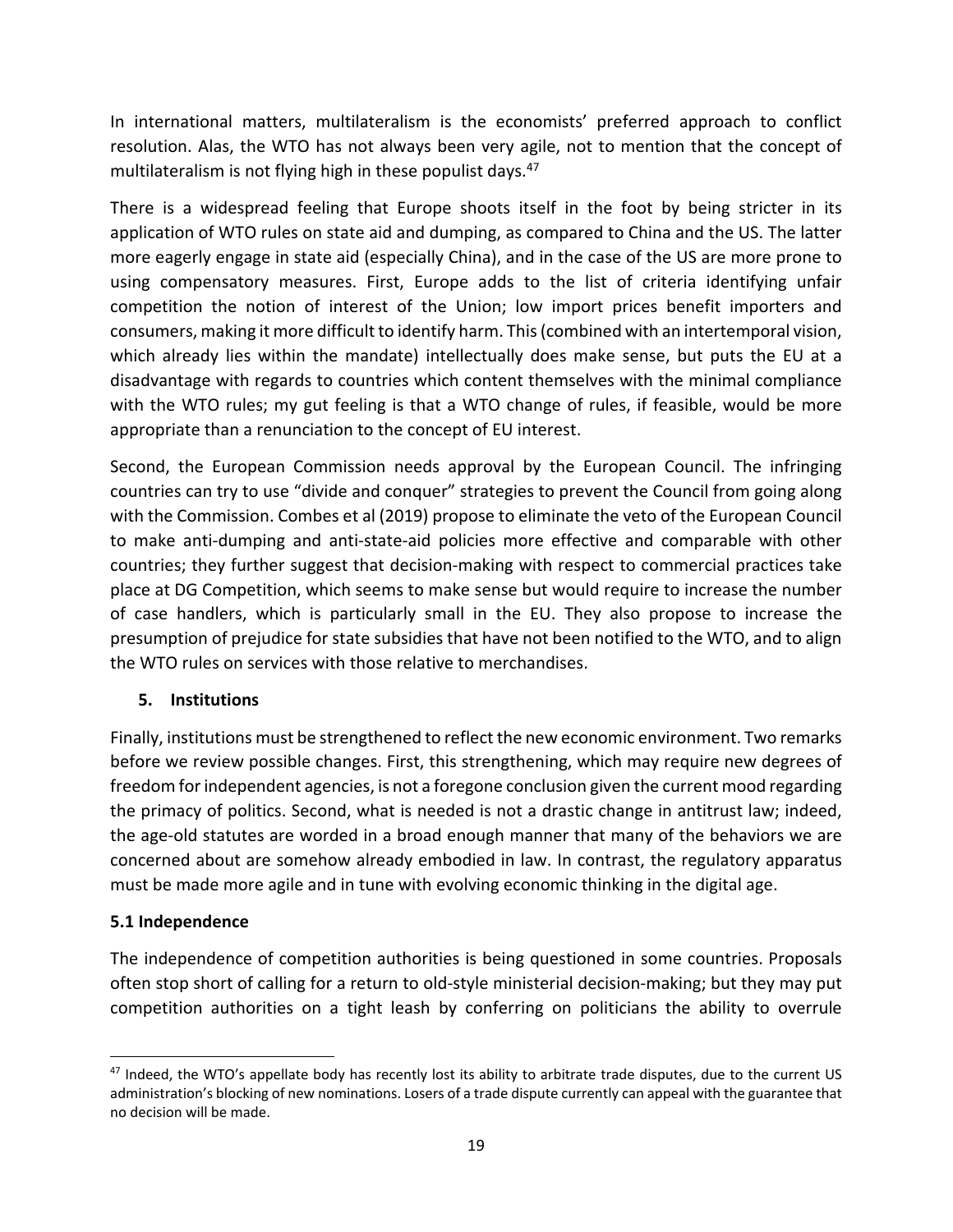competition authorities' decisions.<sup>48</sup> There are also calls for excluding certain industries or firms from the scope of competition policy. As well as political demands to grant broader missions to competition authorities: Stakeholder protection (employment, environment), industrial policy…49

We should remind ourselves of why we have independent agencies in the first place. The rise of independent agencies historically grew out of a discontent with the political process. Politics indeed are subject to capture and electioneering. Independent agencies also face the risk of capture, but they are immune to electioneering.<sup>50</sup> For instance, because politicians' eagerness to be reelected led to credit booms, central banks were made independent to tame inflation and, later, to avoid lax prudential supervision. Relatedly, independent regulatory authorities were set up to oversee the telecoms, electricity and other network industries in order to protect private investors in those utilities from an expropriation through low prices, or conversely to protect consumers from abusive tariffs (and, later on, from a lack of competition in non‐natural‐ monopoly segments). Political economy constraints can be tackled by designing institutions that resist political pressure, at least on a specific policy move.<sup>51</sup>

A corollary to independence is its greater acceptance of evidence‐based public decision‐making. Consequently, independent agencies are more often populated with high‐expertise staff (for example, PhDs and the like).<sup>52</sup> A related corollary is greater transparency as to the motives: Publications of minutes for Central Banks, public consultations for regulators, majority and dissenting opinions for Supreme Courts…

Agencies furthermore can develop a sense of mission. Conglomerate agencies do not (accordingly, well‐managed agencies may resist being granted new tasks). In addition, professionals and narrow specialists are instrumental in creating this sense of mission (internally), intertemporal consistency, and legal certainty (externally). As agency theory shows, clear missions and advocacy create focus and accountability. They also reduce the likelihood of challenge to the agency's independence.

#### **5.2 Improving processes**

<sup>&</sup>lt;sup>48</sup> In 2019, France and Germany issued a joint manifesto to protect their industrial champions. They proposed a reform of EU competition law, which would for instance allow member states to overturn merger decisions made by the European Commission.

 $49$  For instance, the EU Competition Commissioner's mandate now includes industrial policy objectives; while this dual mandate may avoid a turf war and no one knows how it will play out, the temporal proximity of this change in mandate with the Franco‐German rejection of the Commission's Alstom‐Siemens decision raises the concern that competition policy in Europe be weakened in the process.

<sup>&</sup>lt;sup>50</sup> Political interference into agency decision-making may indirectly reintroduce electoral concerns; as I later emphasize, "independence" is never absolute and is a matter of degree.

<sup>&</sup>lt;sup>51</sup> Overall agency policy is another matter.

 $52$  There may be an issue with causality here. In Maskin-Tirole (2004), "technical decisions"- on which the electorate is likely to be poorly informed about its own interests- is best left to independent agencies, while societal issues should be conferred to majority voting (with protection of the minority on specific issues).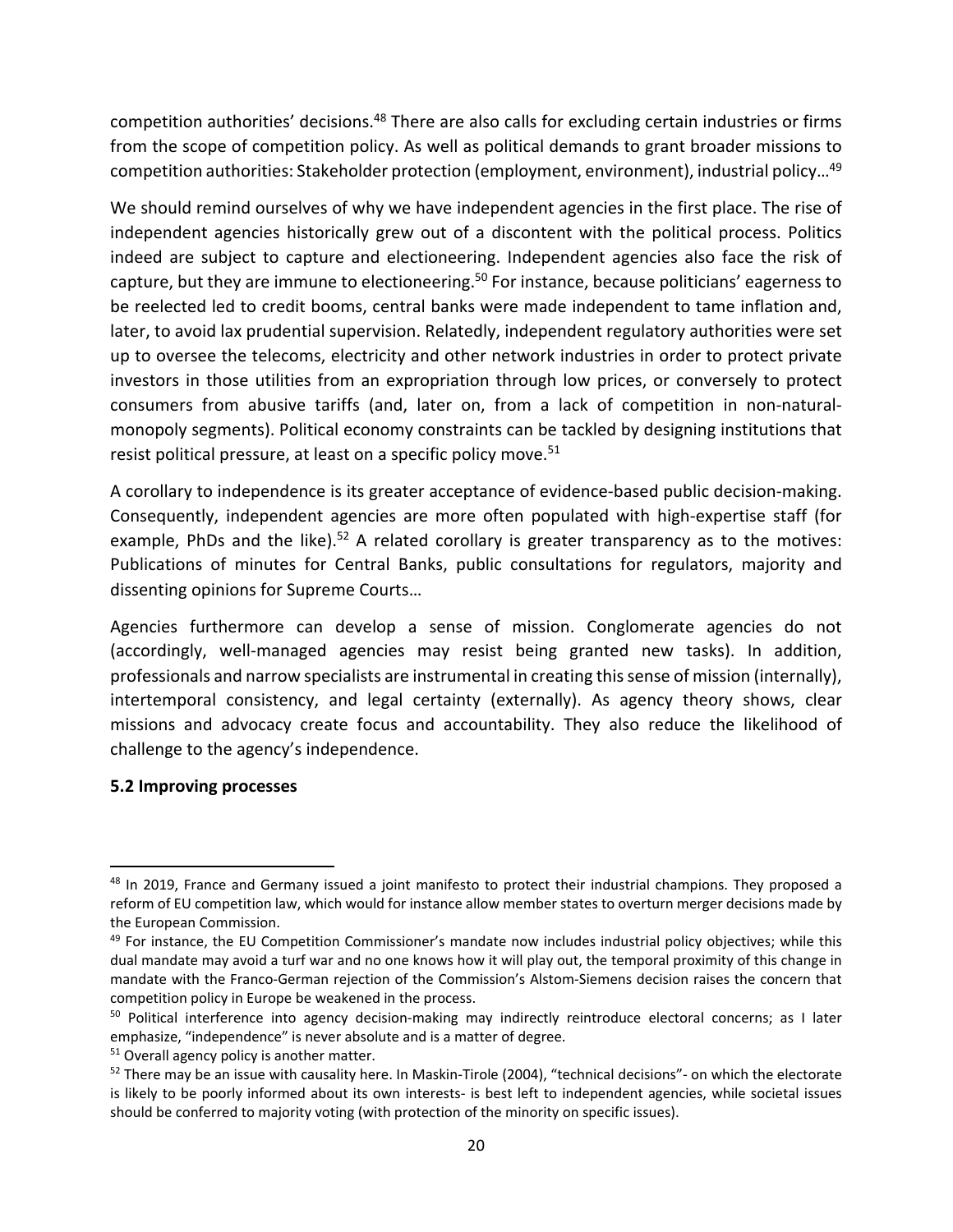It is easy to point at the drawbacks of classical approaches: Self‐regulation (which is self‐serving), competition policy (whose processes are too slow, and decisions accrue too late), utility regulation (mostly infeasible in the tech industry as we earlier argued).

We need more reactive antitrust, that involves (but remains independent from) actors, and establishes guidelines that are not cast in stone and evolve as our knowledge progresses. Put differently, the regulations should be adaptive,<sup>53</sup> elicit industry and academia's information, and minimize legal uncertainty. Again, new institutions may not be needed, but the existing toolkit could be used more systematically.

A case in point is business review letters,<sup>54</sup> insufficiently used in the US and unused in Europe. The flagship application of such letters is DOJ's 1997 business review letter dealing with patent pools. Patent pools exemplify practices that have the potential to both substantially improve industry efficiency and allow the industry to cartelize. Oversimplifying, patent pools are desirable when patents are complements and reduce competition if they are substitutes (as they then allow cartelization); but it is hard to know whether patents are complements or substitutes, all the more that this pattern may depend on uses and also may evolve over time. No wonder that competition authorities tread carefully.

However, neither the broadly-laissez-faire approach of pre-WW2 nor the quasi-prohibition of patent pools that followed the famous 1945 Supreme Court Hartford-Empire decision<sup>55</sup> are acceptable. In reaction to the developing patent thicket, the DOJ, with the help of Berkeley economists, adopted a balanced viewpoint of saying that the *presumption* was that patent pools were legal provided they satisfied several (mostly information‐light) conditions. These conditions were later refined as knowledge evolved, and were enshrined in guidelines in the US, Europe and Japan, among other countries. Note the use of "presumption": This presumption does not mean that the practice then meets a per‐se approval standard, but that the legal uncertainty has been much reduced.

Collective negotiations in mobile payments is another case in point. The issue is that wallet providers control NFC and can impose terms and conditions to card issuers. The latter have little bargaining power as platforms may develop a reputation for not negotiating, and cardholder multihoming further weakens card issuers' bargaining position. Accordingly, countries such as Canada and China have allowed collective negotiations. Yet, we may shudder at the thought that buyers of a service gang up to negotiate favorable terms from a supplier. Indeed, the hazard of an anti-competitive boycott had been identified early in the history of antitrust (in Section 1 of

<sup>53</sup> Traditional regulations get changed in a very slow, formal, notice-and-comment kind of way. They are not quickly adaptive the way a broad principle like "don't self‐preference" could adapt to a new kind of platform.

<sup>&</sup>lt;sup>54</sup> A business review letter allows "persons concerned about the legality under the antitrust laws of proposed business conduct to ask the Department of Justice for a statement of its current enforcement intentions with respect to that conduct" (https://www.justice.gov/atr/what-business-review).

<sup>&</sup>lt;sup>55</sup> Justice Hugo Black declared that "The history of this country has perhaps never witnessed a more completely successful economic tyranny over any field of industry than that accomplished by these appellants."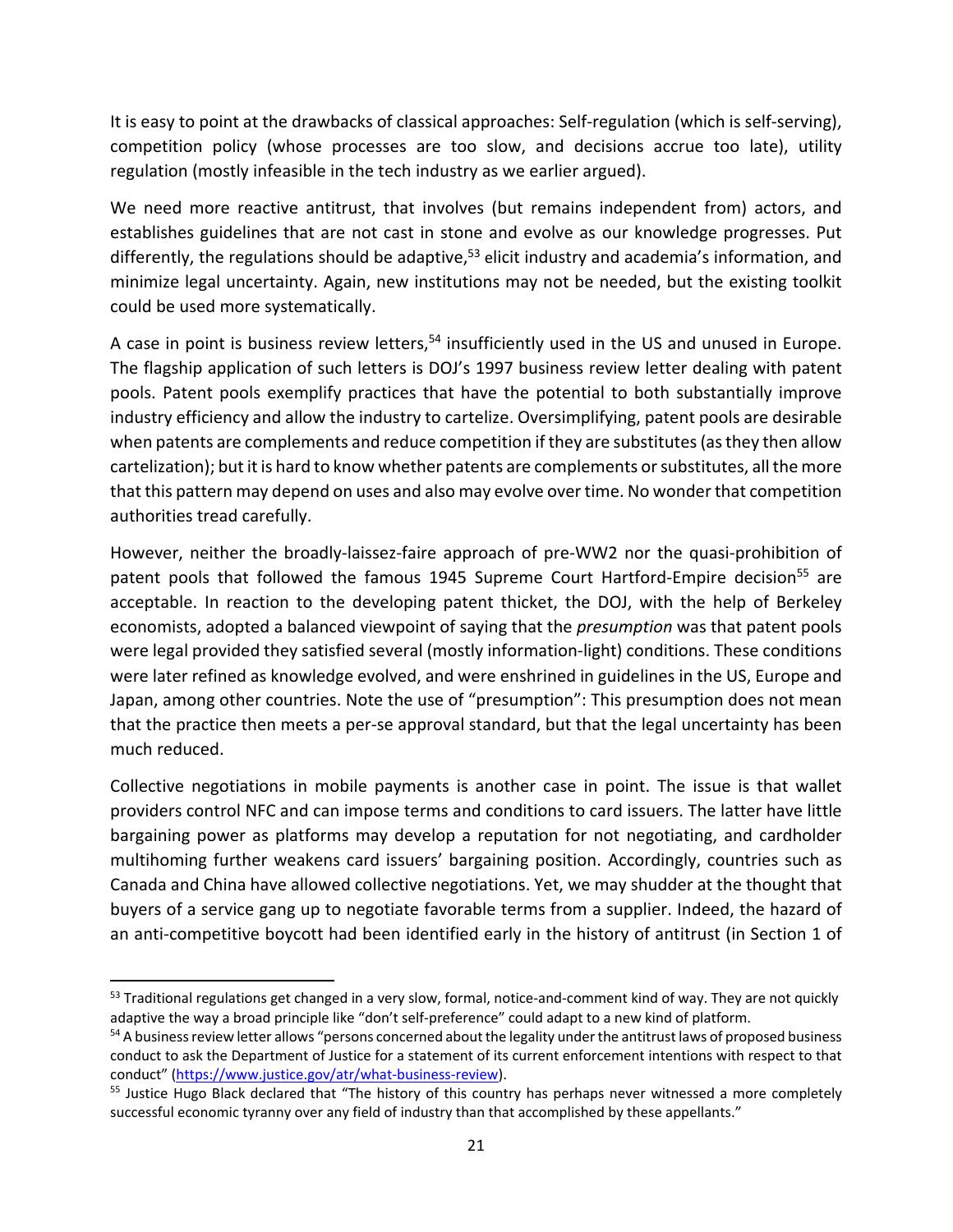the 1890 Sherman Act<sup>56</sup>). Accordingly, such a process at the very least must be approved and supervised.

Yet another instrument is regulatory sandboxes, which are testing grounds for new business models that are not protected by current regulation or supervised by regulatory institutions.

# **5.3 The production of guidelines**

Industry more and more faces difficulties in knowing whether certain actions are licit or not. This is partly because technological innovation is rapid, partly because our knowledge is fragmented, and clear‐cut rules are not always available.

There are two potential objections to the call for more guidance. First, and as we have already noted, guidelines exist and are used in various forms already: business review letters, block exemptions, various guidelines on vertical and horizontal agreements. The second is that competition authorities would be overwhelmed with requests for letters of comfort if it had to answer each and every of them; in this respect, the competition authority must be able to pick its fights.

Let me give two illustrations involving current practices that have potentially very detrimental consequences, but for which efficient remedies must be found that do not introduce their own inefficiencies.

## *(a) Common ownership by institutional investors*

There is currently much concern in the US about the power of institutional investors (diversified mutual funds, asset managers…). Vanguard, Fidelity, Blackrock, State Street, Berkshire Hathaway and others have accumulated substantial holdings in oligopolies (airlines, banking…). Because institutional investors are active in governance, they may exercise direct control to prevent competition among industry participants: They may deter a firm's management from invading other firms' turfs or from sinking competitive investments. They can to this effect engage in not‐ so-subtle pressure, threatening not to re-appoint the manager, rejecting her nominations to top positions or stopping managerial pet projects. They may refuse to tender shares to raiders who would increase competition. They may design managerial incentive packages oriented toward absolute performance evaluation rather than relative performance evaluation schemes that would make managers more aggressive competitors.

There are good reasons for this common ownership development, though. Investors demand low‐ cost, diversified funds. Besides, there is evidence that investor activism, if not short-term oriented, can discipline management. So, the concern for not throwing the baby out with the bathwater must be addressed.

<sup>56</sup> Corresponding to article 101 in Europe.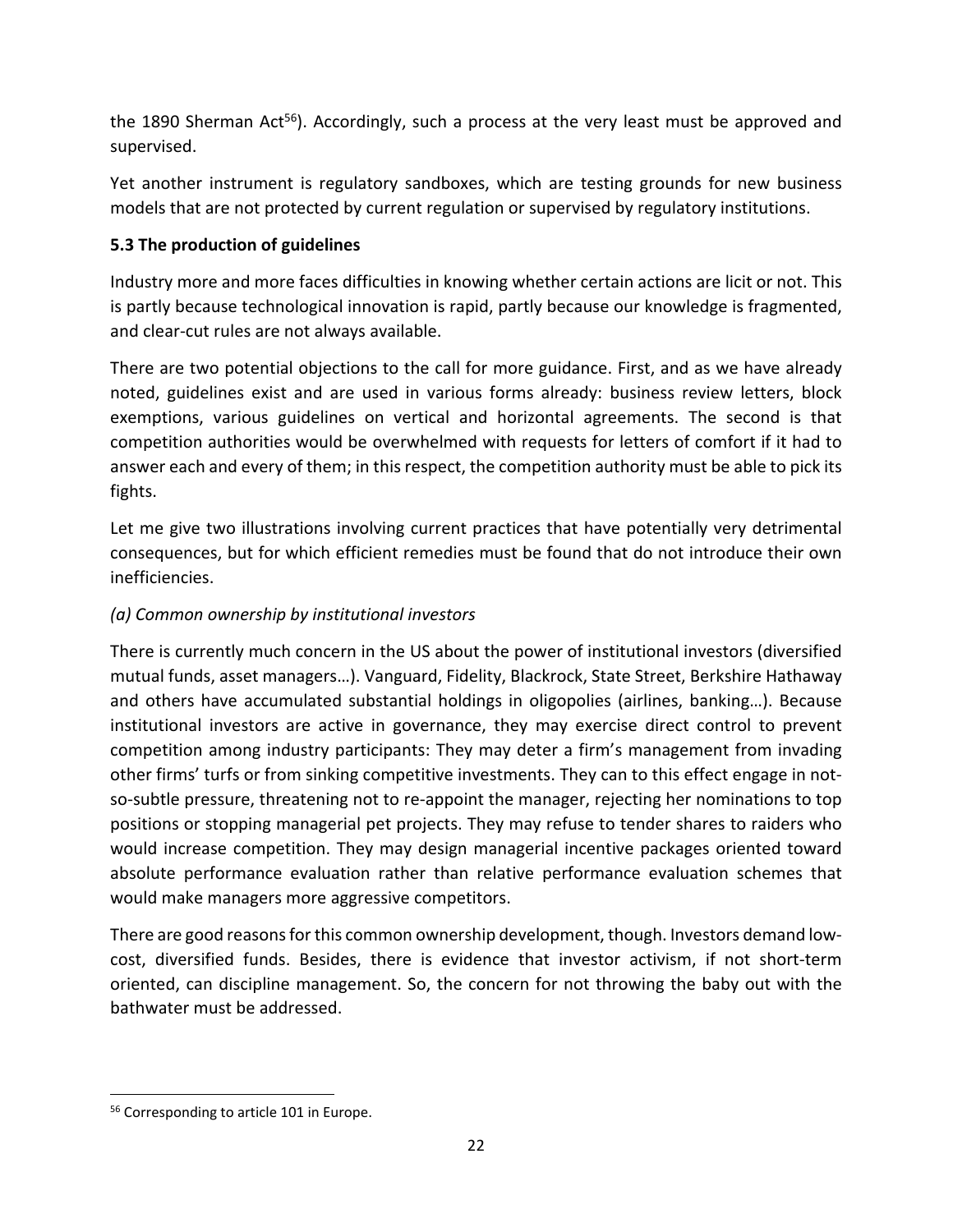One thing is clear: There is no need for new laws. For instance, in the US, the Sherman Act (1890) and Section 7 of the Clayton Act (1914) long ago worried about such cartelization though cross shareholdings. These statutes define the spirit and objectives of the law, but they do not address the details of what is allowable and what is not; neither have they pondered about the enforcement (as an institutional investor's responsibility might depend on what portfolio other investors select).

But there is a clear need for guidance. Asking diversified investors to be passive investors would deprive many firms from the voice of outside investors. An alternative would be to restrict diversification to operate only across and not within industries, or to limit these large institutional investors' holdings to a single firm per industry for concentrated industries.<sup>57</sup> My point here is not to make specific recommendations, but rather to insist on the need to develop guidelines that help institutional investors to know what they are entitled to do and to benefit from some legal certainty, at least in the short run. Such guidelines may be updated over time as new knowledge accrues about their consequences.

## *(b) Best price guarantees (MFNs) and excessive merchant fees*

Much work has been performed in the last two decades to understand the implications of most‐ favored-nation (MFN) clauses in platform markets. These clauses offer the platforms' customers a guarantee that they will enjoy the lowest possible price when buying on the platform; this promise is backed contractually by the merchant's commitment not to offer lower prices either on competing platforms or on its own website or other direct sale outlet. Such practices are ubiquitous in the tech industry and have been banned partly or totally in several cases (involving Amazon or Booking.com) in the UK, Germany, France and other European countries.

The concern with MFNs is that they allow platforms to tax their competitors. A platform that signs up a wide range of merchants on the MFN clause can impose its fees, terms and conditions: Because the platform's customers have no incentive to look elsewhere, the platform is the unique route for the merchant to reach these "unique customers" (in the industrial organization jargon, the platform is a "bottleneck" for the access to these customers). The platform can then demand hefty fees. These hefty fees however might not benefit the platform if they were passed through to the platform's customers, who would then find the platform less attractive.

The key point, though, is that this fee is passed through to all customers purchasing from the merchant, and not only to the platform's ones. In this sense, the MFN clause enables a platform to levy a tax on its rivals. The merchant would want to charge Booking.com customers a higher price than to other customers if Booking.com's merchant fee is 25% of the transaction; but it cannot do so as it is bound to giving Booking.com customers the best available price; put differently, the merchant is stuck with a choice between paying the hefty fee and forgoing the platform's customers. In addition, this feature has nothing to do with the platform's being

<sup>&</sup>lt;sup>57</sup> See e.g. Posner et al (2017), for a proposal of such guidelines.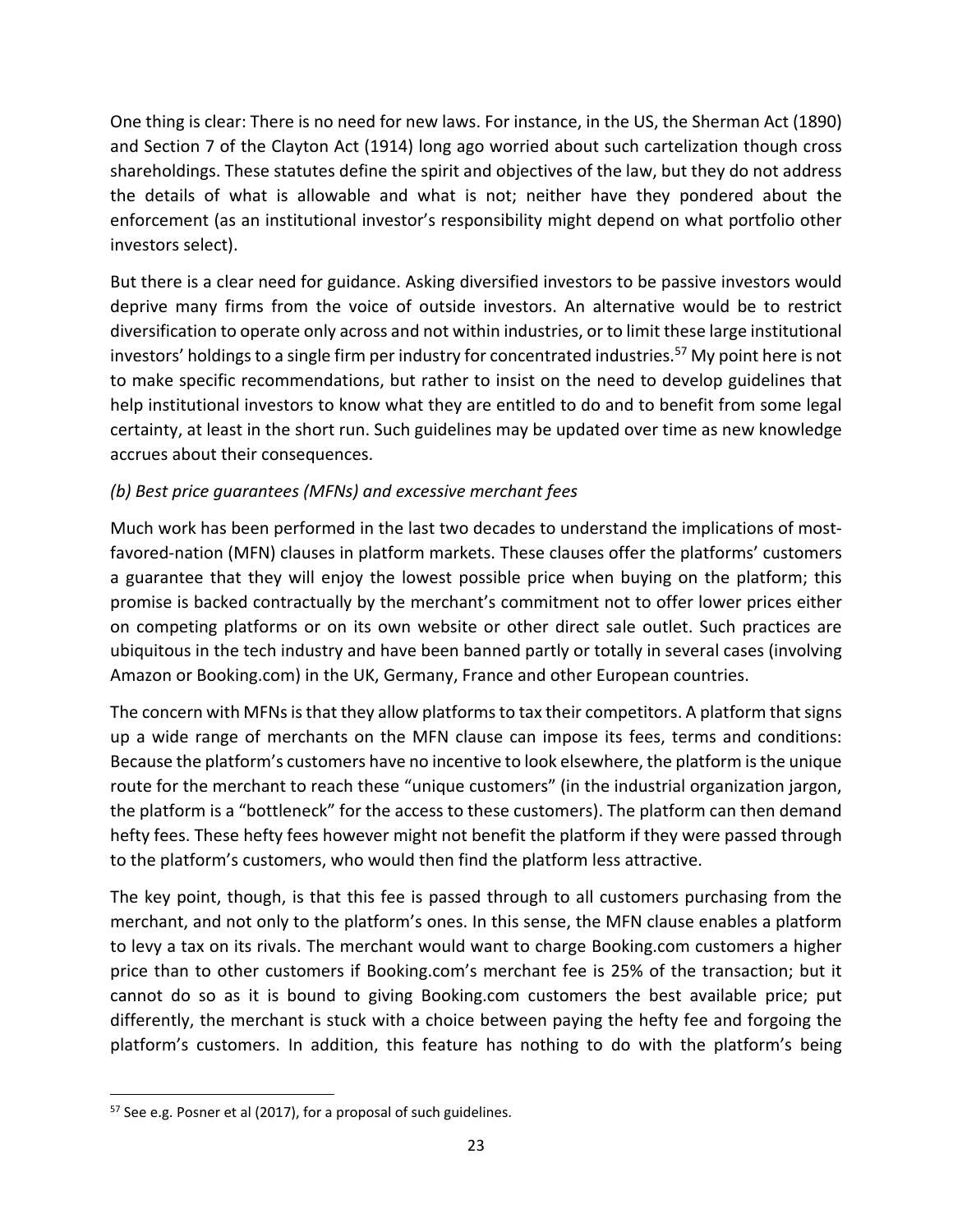"dominant". For instance, if the platform has a 20% market share, 80% of the cost of the merchant fee is passed through to customers not using the platform.

Again, while intervention is warranted, one should remember that there are efficiency rationales for MFNs. First, one would not want the platform itself to be expropriated from its investment. The hazard here is that we use the service of Booking.com to find the hotel we like and then go directly to the hotel's website to enjoy a lower price. This may be an issue if search costs are low. A "narrow MFN" in principle protects online travel agencies against such opportunistic behavior by preventing the hotel from undercutting on their websites and possibly for walk-ins as well.

Second, there is a potential "reverse expropriation problem", this time when search costs are high. The merchant may apply a high surcharge for using the platform; this problem is known in the payment card industry as excessive surcharges. The customer may go through a low‐cost airline's lengthy reservation process, coordinate with friends and family, and in the last screen find out that there is a €10 surcharge for using a credit card. Such hold‐ups do not exist under a no-surcharge rule, which is the payment-card equivalent of an MFN.<sup>58</sup>

Regulating MFNs is not straightforward. Consider a prohibition. The OTA platform may recreate an implicit MFN by moving down the recommendation list hotels that do charge lower prices on another platform or on its own website. Because the algorithm that delivers recommendations is somewhat opaque (if only because ratings must be curated in order to be useful, say by deleting apparently self-serving ones, and because higher weights must be given to more accurate raters), it is difficult for a regulator to demonstrate that an hotel which takes advantage of the price freedom associated with a prohibition of MFNs has been discriminated against.

My last caveat is that we cannot today avail ourselves of guidelines allowing merchants to know what admissible surcharges they can impose on consumers, assuming MFNs are made illicit. Accordingly, policy interventions in Europe have taken the form of a prohibition, either of narrow or of broad MFNs.59

An exception concerns payment cards, for which the EU uses some implementation of the "tourist test", which caps the merchant fee at the merchant's convenience benefit from using the card.<sup>60</sup> The logic is a Pigovian one: Provided the card is accepted, the customer picks the method of payment (cash, check, digital payment…), and so no externality is exerted if the merchant's convenience benefit is equal to his fee. The "tourist test" terminology stems from the fact that when facing a one-shot customer and deciding whether to accept or turn down the card, the merchant would compare the fee and the convenience benefit; by contrast, with a repeat

 $58$  For studies of optimal surcharging, see e.g., Gomes-Tirole (2018), and Bourguignon et al (2019).

 $59$  A narrow MFN prohibits the merchant from charging a lower price on its own platform (or by phone or mail order); a broad MFN applies the prohibition to all sales, i.e. on other intermediating platforms (e.g. Expedia) as well.

<sup>60</sup> See Rochet-Tirole (2011) for the theoretical derivation of the tourist test. The merchant's convenience benefit includes the reduced occurrence of robberies, the speed of payment at the point‐of‐sale, and accounting benefits.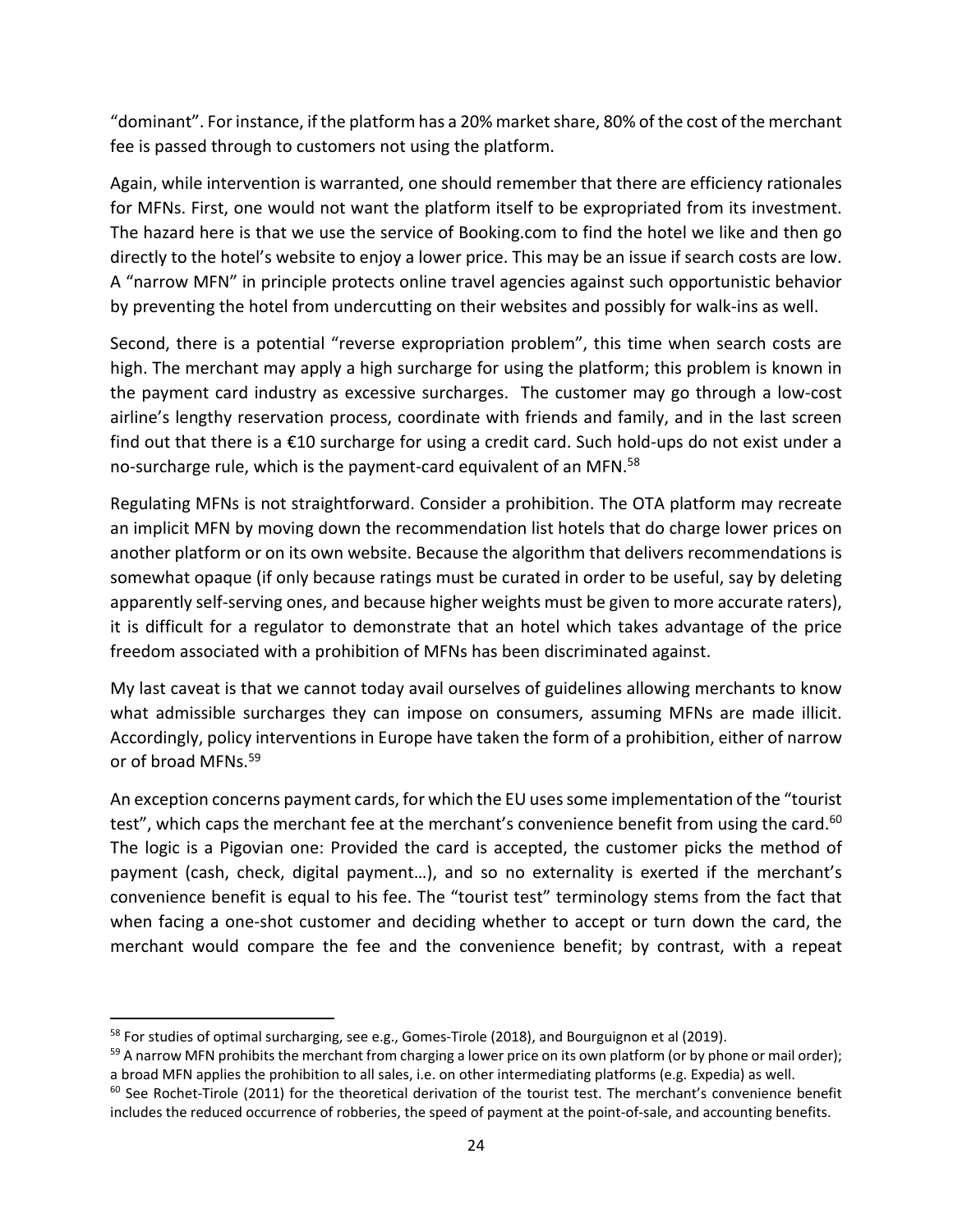customer, the merchant is concerned with the customer's not returning if the merchant turns down the card and so the merchant's demand for the card service is less elastic.

Despite these difficulties, it seems worth doing something about MFNs considering their ubiquity and the gigantic amounts of money involved.

#### **5.4 Agency coordination**

*International aspects*. The first possible inter‐agency coordination failure is the lack of international cooperation among competition authorities or sectoral regulators. I earlier emphasized that Big Tech are global players, so a coordinated response would be ideal. At the very least, the sharing of information across national agencies is called for. Less regulatory heterogeneity around the world would most often be desirable as well. Take privacy regulation or competition policy (for instance, even countries that were like-minded on the issue of MFNs, such as France, Germany and the UK, did not coordinate their regulatory response.). No much new on that front: It has long been recognized by industry and authorities alike that multinational firms incur costs of conforming with multiple, inconsistent regulations; imagine, say, that different authorities agree on breaking up a firm, but demand the divestiture of different segments. Finally, there may be forms of hidden "tax competition", as when a regulator or court designs remedies so to bring investments and activity on its soil.

On the enforcement front, a global firm may react to an adverse decision by boycotting the country in question. For instance, Google News withdrew from Spain when a new law forced aggregators to pay news publishers. Second, there is the issue of extraterritoriality when domestic customers are served through websites located abroad. Finally, the monitoring of compliance by the firm exhibits some returns to scale, further stressing the need for international cooperation.

*Jurisdictional overlap and externalities*. All regulatory institutions face complex coordination issues. Cross-agency conflicts may result from ill-defined mandates; for example, when a hotel's ranking on Booking.com depends on the commission paid by the merchant, the issue is more one of consumer protection (misleading representation of relative attractiveness) than one of competition, even though the case may be subject to a review by the competition authority.

The conflict may result alternatively from externalities among different forms of regulation. The regulation of competition interacts with data protection and labor market regulation for instance. That some labor practices selected by companies may be anticompetitive is well known (think of non-compete clauses). But labor laws themselves have the potential to be anticompetitive; if making Uber drivers employees, perhaps for worker protection purposes, prevents them from multi-homing, competing ride-hailing platforms will have a hard time keeping an installed base of drivers, and therefore of customers as well.

Data protection regulation may also interfere with competition in two ways. Data protection that makes it harder to resell data (which may have a legitimate privacy rationale) may strengthen the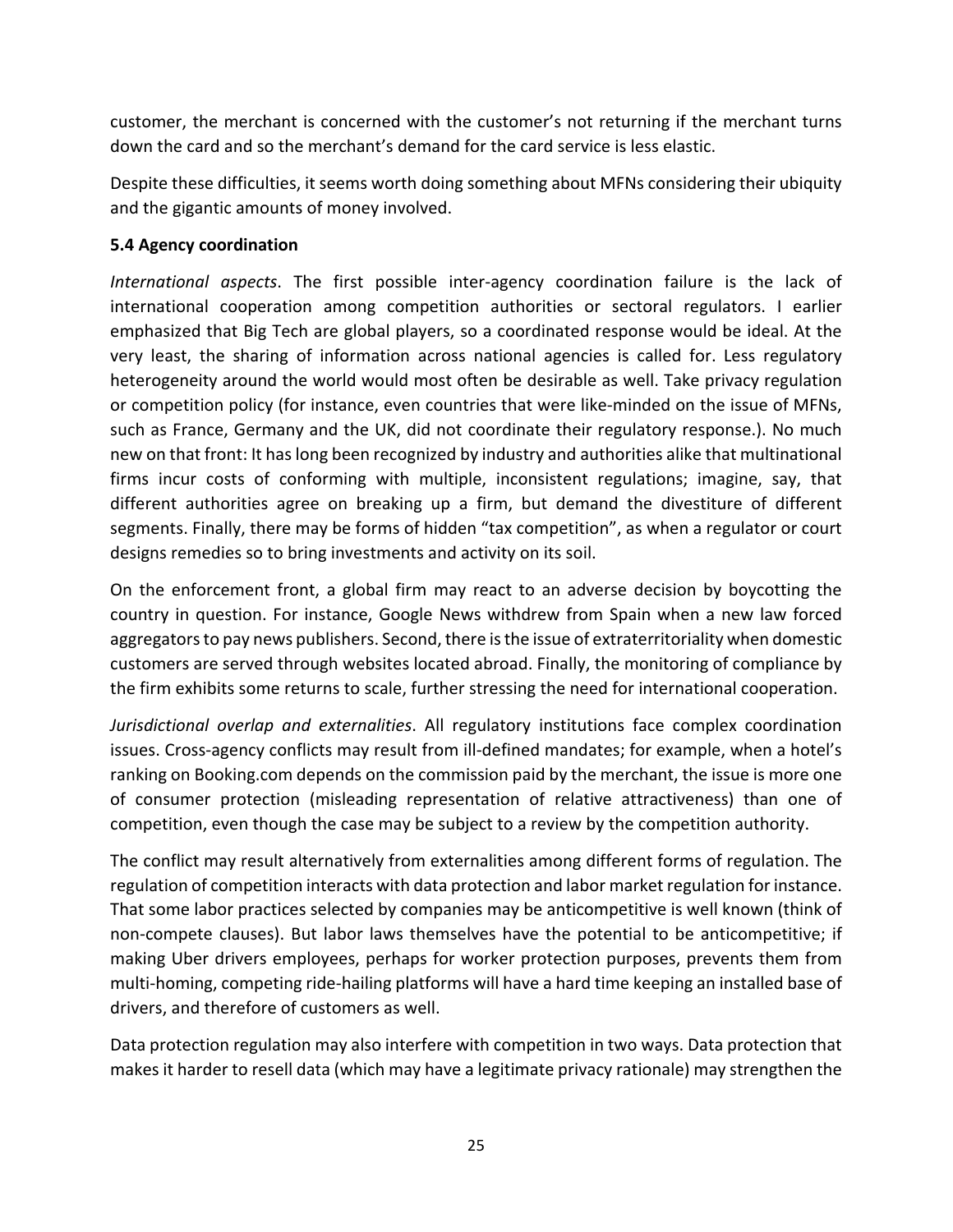dominance of large data collectors. $61$  Moreover, cumbersome privacy regulation augments the unit cost of small and medium companies relative to their bigger competitors.

These externalities among public policies may not be internalized because of turf wars. And it is not straightforward to design institutions that promote coordination; one possibility is to create a special instance or process that will lead to exchange of information; this is useful, but there is only so much we can expect from this. Competition and protection agencies already know that their policies interact yet may not act on this knowledge.

# **6. Summing up**

Tech giants' dominance does not confront us with an unpalatable choice between laissez-faire and populist interventions. While the purpose of the paper was to take stock of knowledge in the matter and investigate the existing tradeoffs, a few conclusions emerge. The first is that public policies can be much improved within the confines of existing laws. Many current concerns indeed were anticipated by our legislative apparatus. But implantation lags the evolution of technology, business and society. I argued that old‐style regulation is impractical in an era of global firms, rapid technological progress and contestable markets; information is just lacking for a proper regulation. I also raised reservations about divestitures, more on practical than on theoretical grounds; a fast-moving technology, the incumbents' habit of scrambling the eggs, and (again) the global nature of tech companies make it hard to identify a stable essential facility, split it from the rest of the company and regulate it. For sure, a clear and coherent plan must be drawn if policymaking is going to take this route. For the moment, preventing the eggs from being scrambled in the first place sounds like a simpler policy. However, it requires forcing the tech giants to notify their acquisitions and, for early acquisitions raising a suspicion that the acquired company might one day become a competitor, shifting the burden of proof toward the tech company.

Regarding the need for contestability, I stressed the competitive benefits of multihoming, and the concomitant surveillance of exclusivity contracts imposed by dominant platforms. Competition authorities should remain wary of self-preferencing by these dominant platforms, although there is here no silver bullet. Firms that are both a marketplace/technological platform and merchants supplying this marketplace/apps cannot treat equally a rival offering that is inferior to its own. But self-preferencing has the potential to be anticompetitive, and economists should put more work on designing guidelines that would facilitate the authorities' dealing with such behaviors.

Regarding data ownership, I discussed alternatives to the current "services-for-data" arrangement: Limited data collection, micropayments, data licensing and data trust, consumer‐ centric data; and the implications of these for data as a barrier to entry. My view here is that, like in the case of GDPR‐like privacy regulation, academic thinking lags the technological and business evolution. The same holds for industrial policy and state aid, whose popularity in Europe, China,

 $61$  In the EU, the competition authority viewed the preparation of GDPR as a privacy issue.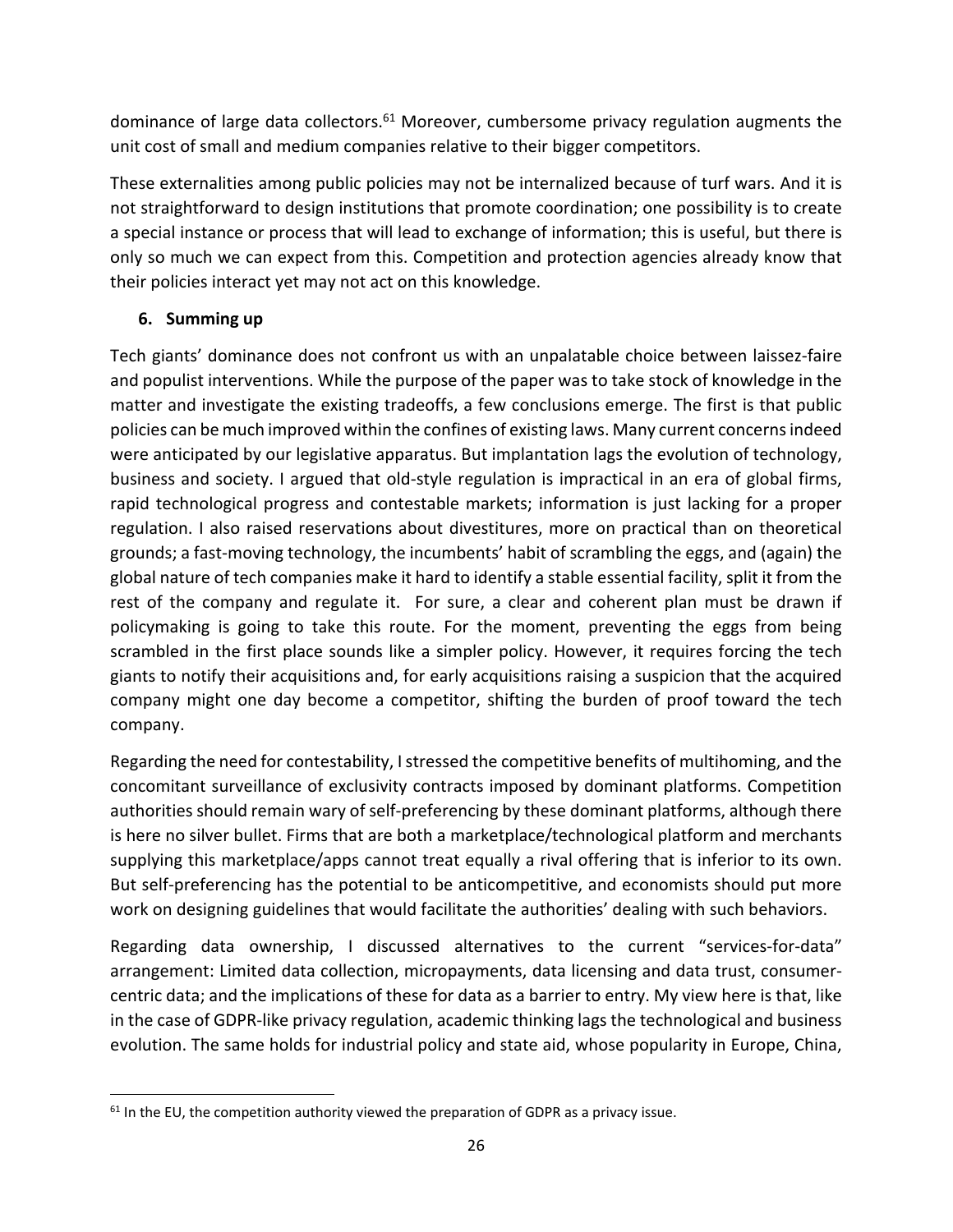the US and several other parts of the world has grown in recent years. Economists do have some useful theoretical and empirical knowledge on these issues, but by and large have under‐invested in the area.

Institutional change will be crucial to make competition policy more agile and effective. The balance between anticipating evolutions and reacting ex post should tilt more toward the former. This requires collecting information about dominant firms and their markets, designing codes of good conduct (and making more use of business review letters, provided that the Authority can pick its fights), and the agencies' being given the ability to impose interim measures. And, as earlier discussed, the process for merger reviews must be amended.

Finally, economists must develop knowledge that will percolate and guide antitrust practitioners. The antitrust world is often neither black nor white. We discussed corporate strategies, such as common ownership and best-price guarantees that have perfectly acceptable rationales but can also be strongly anticompetitive. Structural approaches such as prohibition of behaviors run the risk of throwing the baby out with the bathwater. We therefore must strive at designing rules that do not require too much regulatory information and enable more selective interventions.

#### **References**

Acemoglu, D., Makhdoumi, A., Malekian, A., and A. Ozdaglar (2019), "Too Much Data: Prices and Inefficiencies in Data Markets," MIT Working Paper, https://economics.mit.edu/files/17760

Aghion, P., Van Reenen, J. and L. Zingales (2013), "Innovation and Institutional Ownership," *American Economic Review*, 103: 277‐304.

Aghion, P, Akcigit, U, Bergeaud, A, Blundell, R, and D. Hemous (2019), "Innovation and Top Income Inequality," *Review of Economic Studies*, 86: 1‐45.

Azoulay, P., Fuchs, E., Goldstein, A. P., and M. Kearney (2019), "Funding Breakthrough Research: Promises and Challenges of the 'ARPA Model'," *Innovation Policy and the Economy*, 19: 69‐96.

Azoulay, P., Graff Zivin, J.S., Li, D., and B.N. Sampat (2019), "Public R&D Investments and Private Sector Patenting: Evidence from NIH Funding Rules," *Review of Economic Studies*, 86(1): 117‐152.

Bajari, P., Chernozhukov, V., Hortaçsu, A. and J. Suzuki (2019), "The Impact of Big Data on Firm Performance: An Empirical Investigation," *American Economic Review Papers and Proceedings,* 109: 33‐37.

Bergemann, D., and A. Bonatti (2019), "The Economics of Social Data: An Introduction," Cowles Foundation Discussion Paper 2171R, September.

Bourguignon, H., Gomes, R., and J. Tirole (2019), "Shrouded Transaction Costs: Must‐Take Cards, Discounts and Surcharges," *International Journal of Industrial Organization*, 63: 99‐144.

Bresnahan, T., Orsini, J. and P.L. Yin (2015), "Demand Heterogeneity, Inframarginal Multihoming, and Platform Market Stability: Mobile Apps," mimeo.

Carlton, D., and M. Waldman (2002), "The Strategic Use of Tying to Preserve and Create Market Power in Evolving Industries," *Rand Journal of Economics*, 33: 194‐220.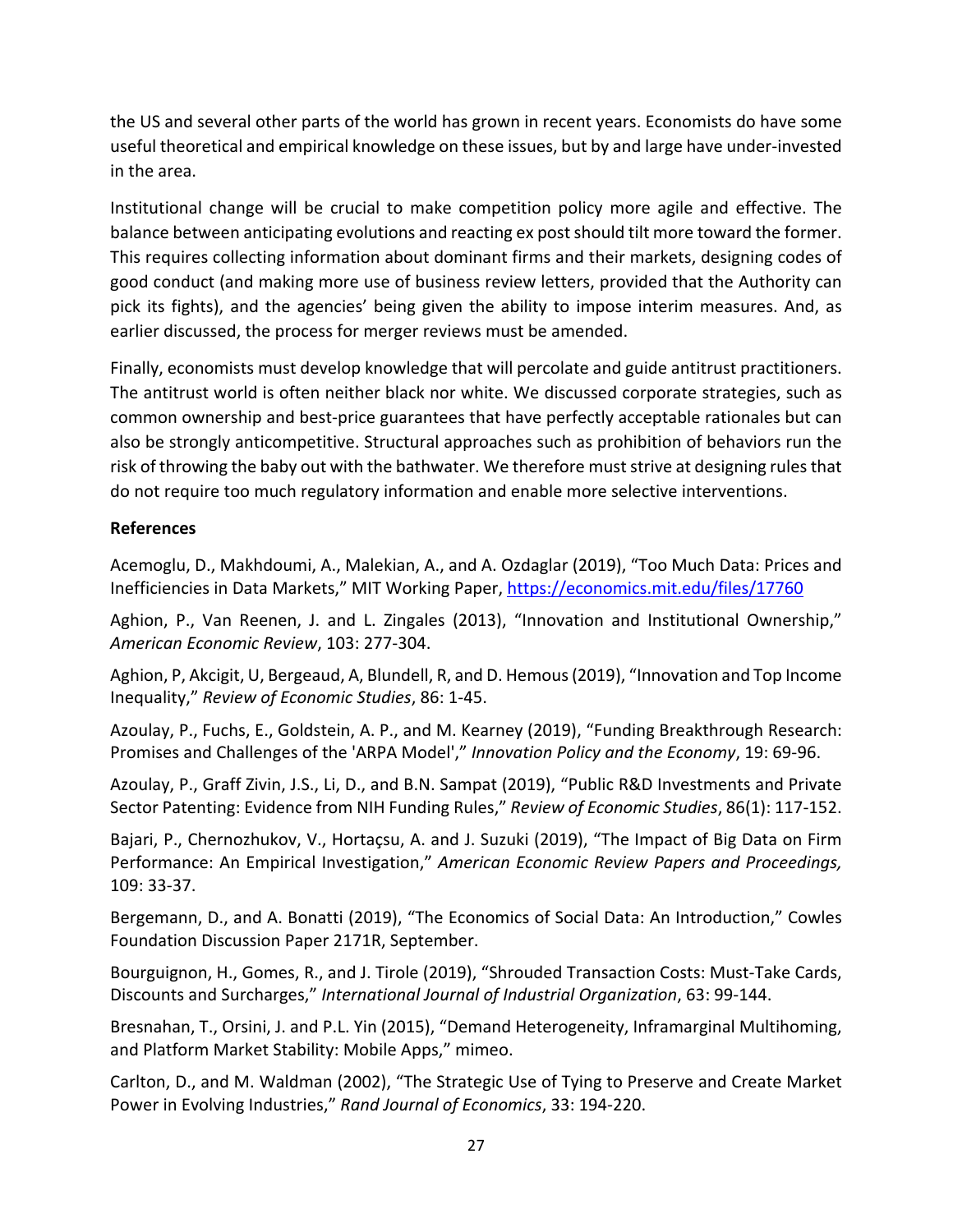Choi, J.P., Jeon, D.S. and B.C. Kim (2019), "Privacy and Personal Data Collection with Information Externalities," *Journal of Public Economics*, 173: 133‐124.

Choi, J.P., and C. Stefanides (2001), "Tying, Investment and Dynamic Leverage," *Rand Journal of Economics*, 32: 52‐71

CMA (2019), *Online Platforms and Digital Advertising: Market study interim report*, Competition and Markets Authority

Combe, E., Hyppolite, P.A., and A. Michon (2019), *L'Europe face aux nationalismes économiques américain et chinois (1), (2), (3)*, Fondation pour l'Innovation Politique.

Coyle, D., Fletcher, A., Furman, J., Marsden, P., and D. McAuley (2019), *Unlocking Digital Competition, Report of the Digital Competition Expert Panel.*

Coyle, D., Kay, L., Diepeveen, S., Tennison, J., and J. Wdowin (2020), "The Valuation of Data: Policy Implications," mimeo, Cambridge University and Open data Institute.

Crémer, J., de Montjoye, Y.A., and H. Schweitzer (2019), *Competition Policy for the Digital Era*, European Commission.

Criscuolo, C., Martin, R., Overman, H. and J. van Reenen (2019), "Some causal effects of an industrial policy," *American Economic Review*, 109: 48‐85.

Cunningham, C., Ederer, F., and S. Ma (2019), "Killer Acquisitions," mimeo.

Easley, D., Huang, S., Yang, L. Z. Zhong (2018), "The Economics of Data," mimeo.

Fudenberg, D., and J. Tirole (2000), "Pricing a Network Good to Deter Entry," *Journal of Industrial Economics*, 48(4): 373‐390.

Geradin, D. (2019) "Online platforms and digital advertising market study: Observations on the Statement of Scope", mimeo.

Gomes, R., and J. Tirole (2018), "Missed Sales and the Pricing of Ancillary Goods," *Quarterly Journal of Economics*, 133(4): 2097‐2169.

Gruber, J., and S. Johnson (2019), *Jump‐Starting America: How Breakthrough Science Can Revive Economic Growth and the American Dream*, New York: Public Affairs Publishers.

Hagiu, A., and J. Wright (2020), "When Data Creates Comparative Advantage," Harvard Business Review, January–February 2020 Issue.

Kühn, K.U. and J. van Reenen (2009), "Interoperability and market foreclosure in the European Microsoft case" in Bruce Lyons (Editor) *The Economics of European Competition Cases,* Chapter 2, 50‐72 Cambridge: Cambridge University Press

Laffont, J.J, and J. Tirole (1993), *A Theory of Incentives in Regulation and Procurement*, MIT Press.

Lee, K.F. (2018), *AI Super‐Powers: China, Silicon Valley and the New World Order*, Houghton Mifflin Harcourt.

Lerner, J. and J. Tirole (2014), "A Better Route to Tech Standards," *Science*, 343: 972‐973.